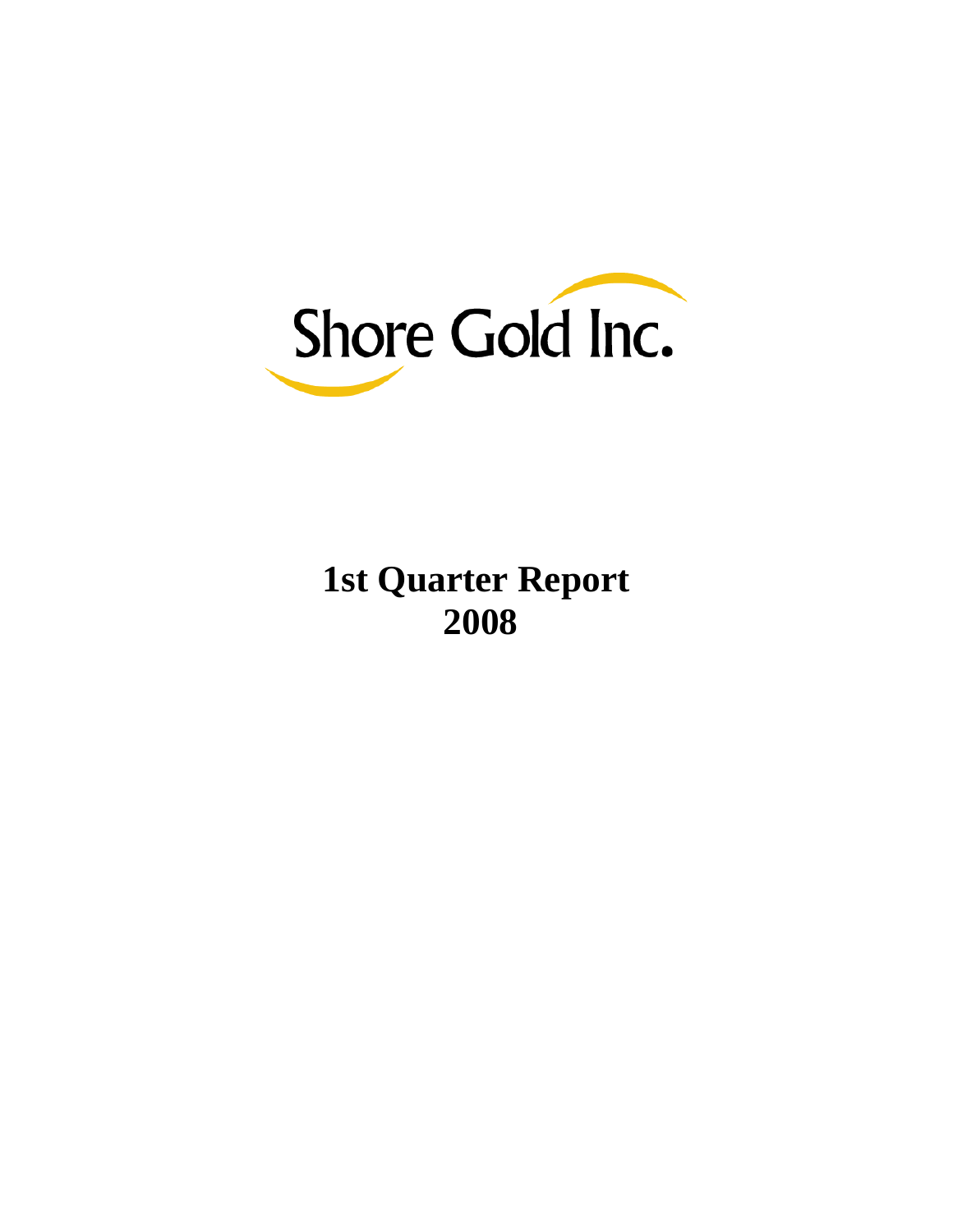# **MANAGEMENT'S DISCUSSION & ANALYSIS**

For the quarter ended March 31, 2008

The following discussion and analysis is prepared by Management as of May 9, 2008 and should be read in conjunction with the unaudited consolidated financial statements for the period ended March 31, 2008 and audited financial statements for the year ended December 31, 2007 publicly available on SEDAR at [www.sedar.com](http://www.sedar.com/). Shore Gold Inc. ("Shore", "SGF", or "the Company") prepares its financial statements in accordance with Canadian generally accepted accounting principles ("GAAP"). All amounts are reported in Canadian dollars unless otherwise indicated.

# **Overview**

During the first quarter of 2008, the Company remained focused on the Fort à la Corne area of central Saskatchewan, with ongoing exploration of its 60 percent interest in the Fort à la Corne Joint Venture ("FALC-JV") while working towards estimating a Mineral Resource on its 100 percent owned Star Diamond Property. The FALC-JV participants are Kensington Resources Ltd. ("Kensington"), a wholly owned subsidiary of Shore, and Newmont Mining Corporation of Canada Limited ("Newmont") (40 percent). The main activity for the Star Diamond Property was the compilation and interpretation of data required to estimate a Mineral Resource. The FALC-JV concentrated on the sinking of a shaft on Orion South, large diameter ("LD") drilling on the Orion Kimberlite Cluster and sample processing. In addition, twenty-eight PQ sized core drill holes were completed on two kimberlites situated on the Buffalo Hills Joint Venture in Alberta (of which Shore holds a 22.5 percent interest).

# **Star Diamond Project Advanced Exploration Program**

The Star Diamond Project has now advanced from a capital intensive data gathering exercise to lower cost desk-top engineering studies and data analysis. The Company has collected all data required for the estimation of a Mineral Resource conforming to NI 43- 101 and Canadian Institute of Mining, Metallurgy and Petroleum ("CIM") standards and is awaiting the finalization of a NI 43-101 compatible resource estimation by an independent consultant. Completion of the resource estimate is required before a fully optimized, conceptual mine plan can be determined, operating and capital parameters set, and a financial model established. Based on current timelines the Company anticipates a Mineral Resource estimate to be defined within the second quarter of 2008, followed by a Mineral Reserve and a bankable feasibility study. The 2008 budget for the Star Diamond Project of \$7.0 million (100 percent Shore) includes all costs up to and including the delivery of a bankable feasibility study for the Star Diamond Project (See SGF News Release January 17, 2008).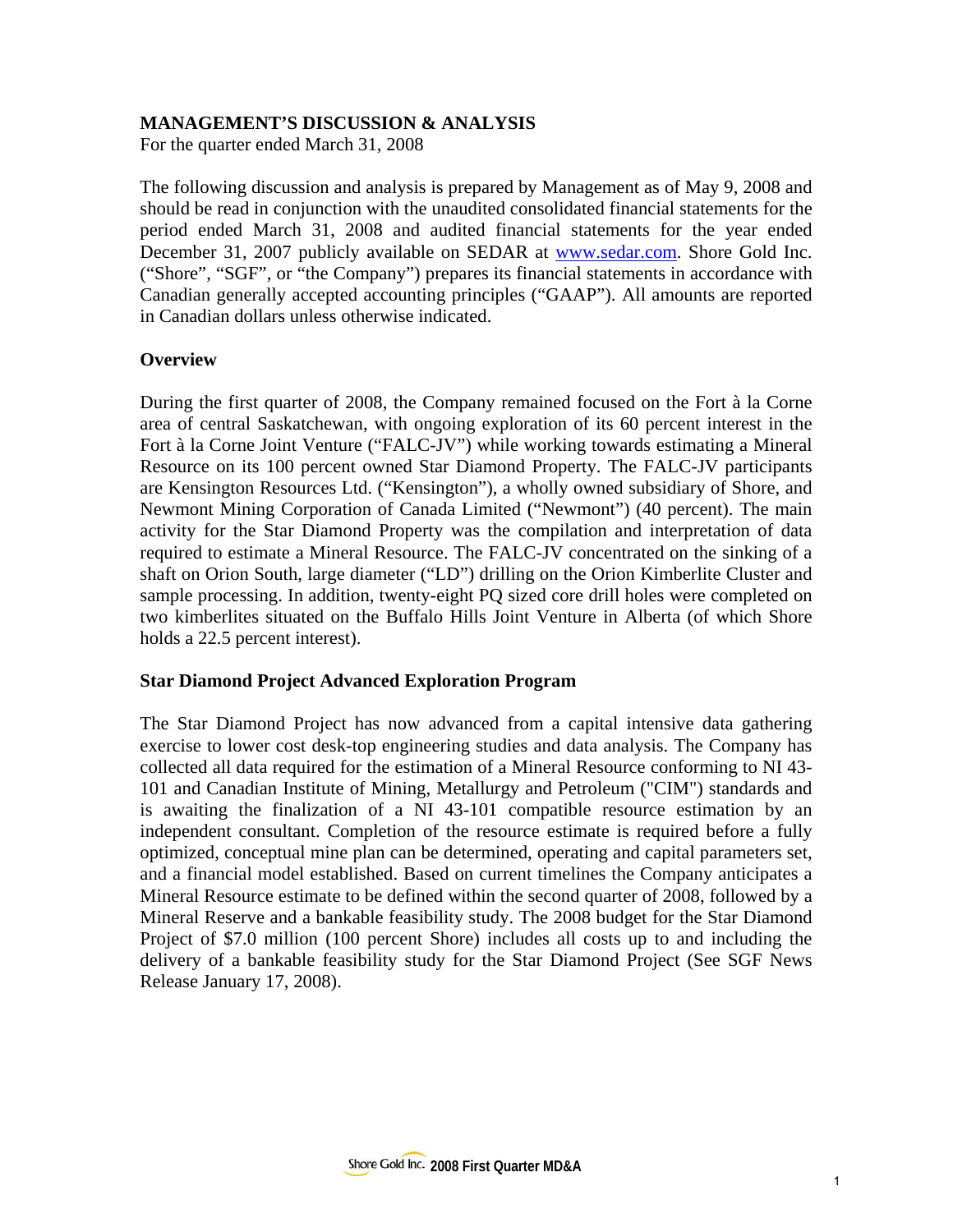# **FALC-JV Project Exploration Program**

In 2008, an aggressive work program has been set out for the FALC-JV Project, with a 2008 budget of \$86.8 million (See SGF News Release January 17, 2008), of which 60 percent will be funded by the Company. The primary focus for 2008 will be on the Orion Kimberlite Cluster, particularly Orion South where shaft sinking is currently underway from which an underground bulk sample will be collected. Significant work will also be completed on Orion North as well as the Taurus Kimberlite Cluster, which is the next area of interest for the FALC-JV. The Taurus Kimberlite Cluster lies to the west of the Orion Cluster and includes eight coalescing kimberlites that result in over six kilometres of contiguous kimberlite (See SGF News Release February 25, 2008). The Company has and will continue to release diamond results from the various bulk and LD drilling samples as they become available.

During the first quarter of 2008, the major activities on the FALC-JV property were the sinking of the shaft on Orion South, LD drilling and sample processing. In December 2007, the shaft sinking on Orion South intersected kimberlite at 102.6 metres below surface. As of May 9, 2008 the shaft has reached its final depth of 210 metres below surface. Once the shaft is completed, lateral drifting will commence. The well constrained geological model on Orion South enabled the sinking of the shaft in a central location to ensure ease of underground access to the north and south of the shaft to sample the Early Joli Fou 1 and 2 (EJF1 and EJF2) and Pense Kimberlite lithologies.The 2008 budget includes bulk sampling of Orion South to recover approximately 22,500 tonnes of EJF1, 22,500 tonnes of EJF2 and 15,750 tonnes of Pense Kimberlite. Kimberlite bulk samples will be batch processed through Shore's on-site dense media separator ("DMS") plant and the diamond results of these samples will be released as they become available.

The first two sets of diamond results from underground bulk sampling of Orion South were announced earlier in 2008 (See SGF News Release February 5, 2008 and SGF News Release March 4, 2008), with diamond recoveries totaling 363.08 carats from 2,144.86 dry tonnes processed for an average of 16.93 carats per hundred tonnes ("cpht"). The underground bulk sampling diamond results were from samples collected from the sinking of the shaft from depths of 101.9 metres to 148.6 metres. Included in these results is a 15.88 carat diamond, the largest diamond recovered to date from any of the Orion kimberlites located within the FALC-JV. This 15.88 carat diamond is a freshly broken fragment, suggesting that this stone came from a considerably larger diamond. These initial bulk sample diamond results confirm that kimberlite with elevated diamond grade (greater than 15 cpht) occurs at high levels in Orion South, in close proximity (some 2 metres) to the overlying glacial sediments. EJF kimberlite was not only intersected at shallower depths than in the Star Kimberlite shaft, but the EJF sampled to date shows higher grades than the EJF sampled in the shaft on the Company's Star Diamond Project. Existing LD drilling results suggest that the Pense will have a lower grade than the EJF but the EJF is the dominant lithology in Orion South, accounting for more than 60 percent of the total rock volume.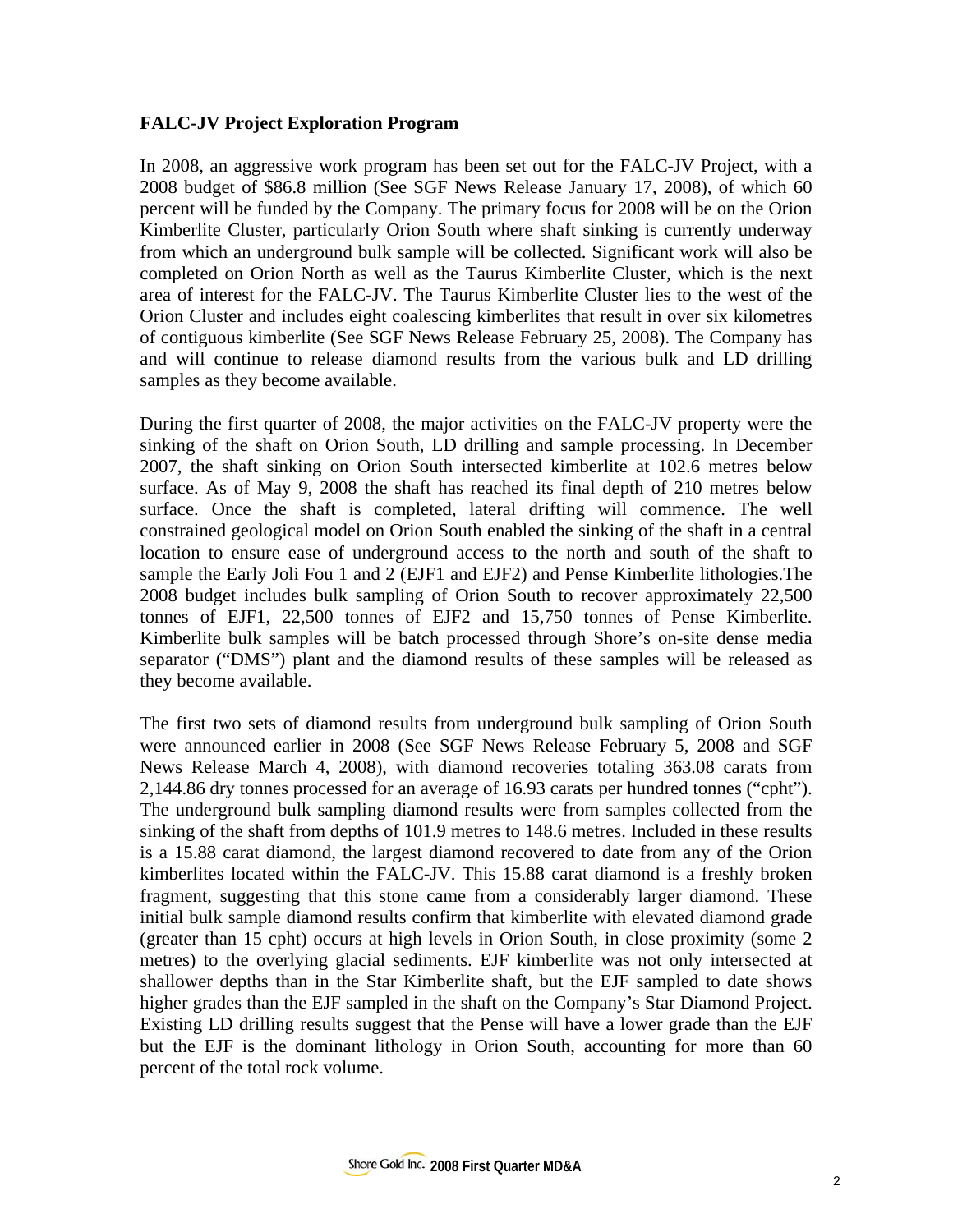During the first quarter of 2008, the Company released an update on the Taurus Kimberlite Cluster. The Taurus Kimberlite Cluster lies to the west of the Orion Cluster and includes eight coalescing kimberlites (150, 118, 152, 218, 154, 155, 122 and 156) that result in over six kilometres of contiguous kimberlite (See SGF News Release February 25, 2008). Taurus Cluster kimberlites have been the targets of substantial core drilling (87 holes, 19,302 metres drilled, 8,140 metres of kimberlite intersected) by previous operators of the FALC-JV. Archival core samples from these historic drill programs have now been re-logged in detail by Shore geologists and extensive areas of coarse grained kimberlite have been identified in kimberlites 118, 122 and 150. These kimberlites are scheduled for LD drilling during 2008, due to their significant volumes of coarse kimberlite. Assuming positive diamond results from the 2008 LD drilling program, additional pattern core drilling will be proposed for 2009 on the Taurus Cluster to develop a detailed geological model for these kimberlites.

# **Buffalo Hills Joint Venture Exploration Program**

The Buffalo Hills Joint Venture participants are Shore (22.5 percent), Diamondex Resources Ltd. ("Diamondex") (22.5 percent), EnCana Corporation (43 percent) and Pure Diamonds Exploration Inc. (12 percent). Diamondex has been appointed operator of the Buffalo Hills Joint Venture. Shore and Diamondex have the option to increase their combined interest in the joint venture to 72.5 percent by funding the next \$15 million of exploration expenditures before April 30, 2010.

Following the review of historical geological data by a technical team from Shore and Diamondex, a 2008 exploration program and budget of \$7 million was determined of which Shore will fund \$3.5 million (See SGF News Release January 17, 2008).

A winter drill program was carried out during the quarter on two (K14 and K252) of the six kimberlite bodies (K91, K225, K14, K252, K6 and K5) of the central corridor of the Buffalo Hills property slated for drilling in the year as part of the approved 2008 exploration drill program. In total twenty-eight PQ sized core drill holes were completed for a total of over 4,600 metres. In addition, drill pads and access roads were prepared to many of the remaining planned drill sites. Further drilling on the remaining priority bodies is expected to occur in the third quarter once the ground has dried out sufficiently after spring thaw. Diamondex has requested Shore to perform core logging and process mini-bulk samples (378.22 tonnes from K6 and K14) on behalf of the Buffalo Hills Joint Venture, which Shore carried out during the quarter. The concentrates from these minibulk samples have been sent to a third party to process final diamond recoveries.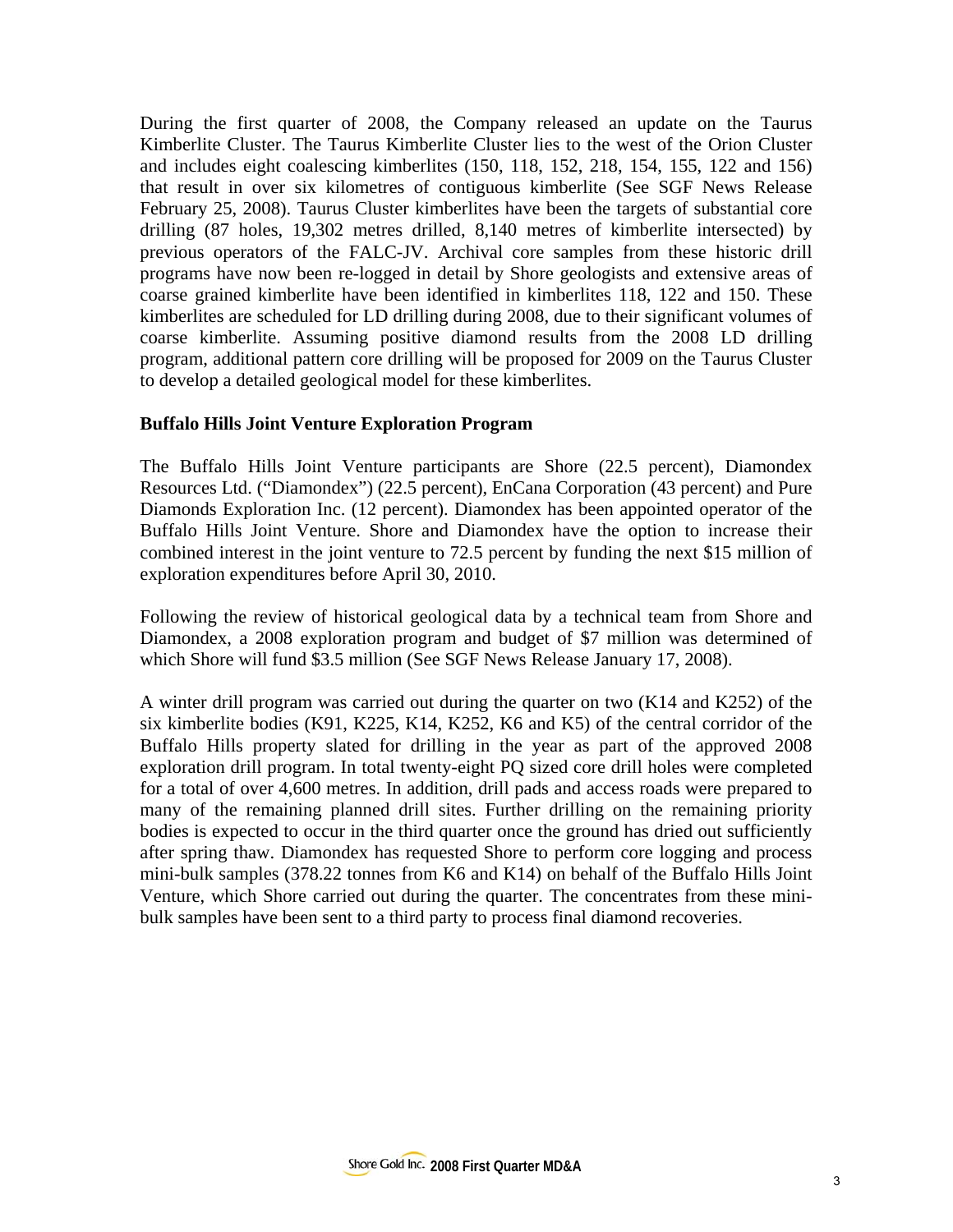# **Financial Highlights**

Selected financial information of the Company for the quarters ended March 31, 2008 and 2007 is summarized as follows:

|                                     | Three Months Ended March 31,<br>2008 | Three Months Ended March 31,<br>2007 |
|-------------------------------------|--------------------------------------|--------------------------------------|
| <b>Revenues</b> (millions)          | 0.6                                  |                                      |
| <b>Net income (loss)</b> (millions) | (2.2)                                | (4.2)                                |
| Net income (loss) per share $(1)$   | (0.01)                               | (0.02)                               |
| <b>Total assets (millions)</b>      | 816.8                                | 784.7                                |
| <b>Working capital</b> (millions)   | 51.8                                 | 105.8                                |

**(1) Basic and diluted.** 

# **Results of Operations**

For the quarter ended March 31, 2008, the Company recorded a net loss of \$2.2 million or \$0.01 per share compared to a net loss of \$4.2 million or \$0.02 per share for the same period in 2007. The net loss in 2008 was primarily due to the fair value of stock-based compensation expensed during the quarter (\$1.9 million). The Company generated lower interest income for the first quarter of 2008 compared to the same period in 2007 which was the result of having less cash on hand after spending over \$63.6 million on exploration projects and acquisitions (22.5 percent interest in the Buffalo Hills Joint Venture) during the previous year as well as \$17 million in third-party asset-backed commercial paper ("ABCP") being frozen since August of 2007. The net loss during the quarter ended March 31, 2007 was primarily due to the fair value of stock-based compensation expensed during the quarter (\$4.2 million).

# *Revenues*

The Company invested excess cash reserves in short-term deposits to maximize return while ensuring funds would be available for significant cash outflow requirements associated with the Company's exploration projects. For the quarter ended March 31, 2008 the Company reported interest revenue of \$0.6 million as compared to \$1.3 million for the quarter ended March 31, 2007. The decreased interest income is primarily due to having less cash on hand after spending over \$63.6 million on exploration projects and acquisitions (22.5 percent interest in the Buffalo Hills Joint Venture) during the previous year as well as \$17 million in third-party asset-backed commercial paper ("ABCP") being frozen since August of 2007.

# *Expenses*

Total operating costs for the quarter ended March 31, 2008 equaled \$2.9 million compared to \$5.3 million for the quarter ended March 31, 2007. This \$2.4 million decrease is largely attributed to the fair value of stock-based compensation that was expensed during the first quarter of 2008 (\$1.9 million) as compared to the first quarter of 2007 (\$4.2 million). Once the effect of accounting for stock-based compensation is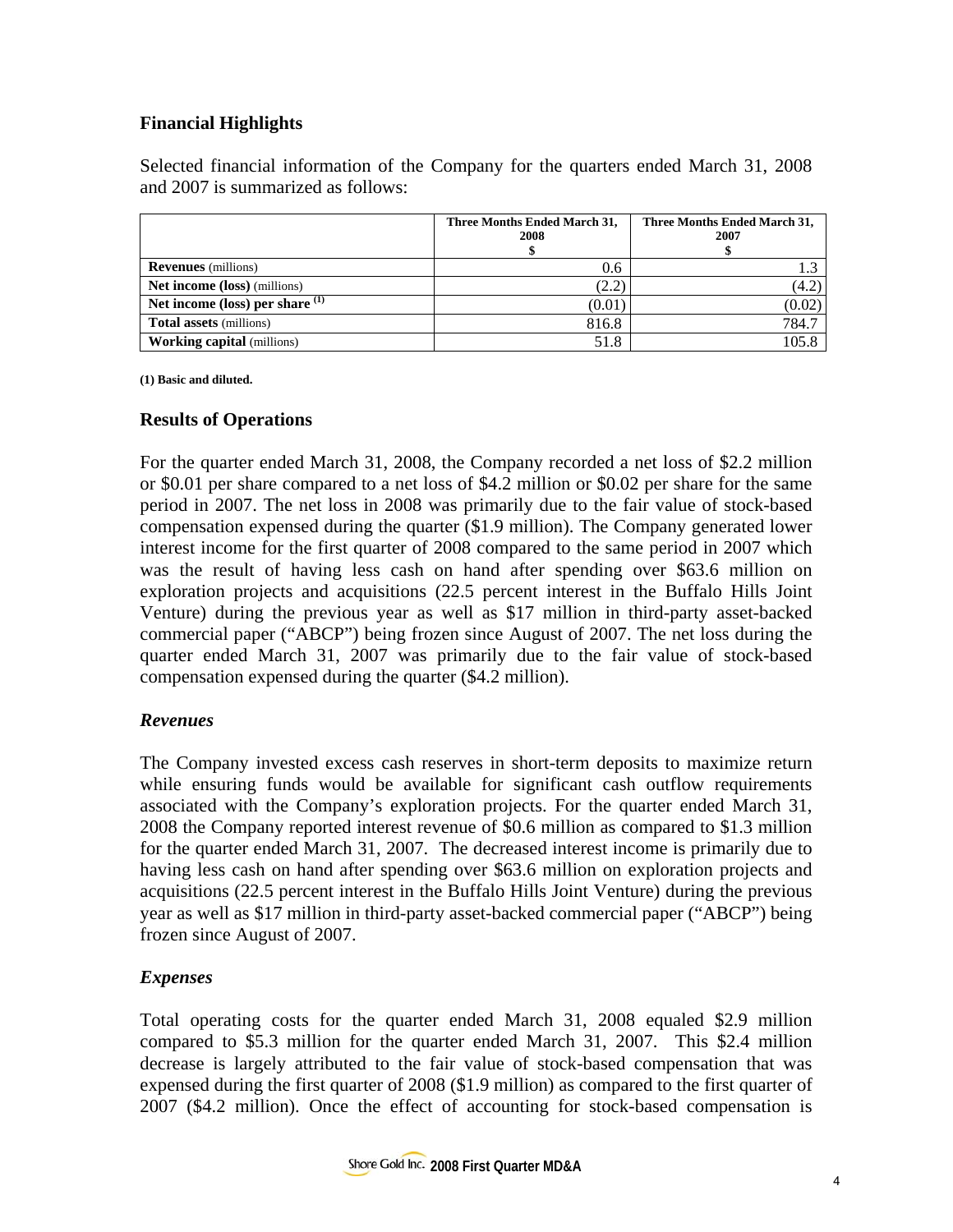removed, the comparison between specific categories of expenses becomes more meaningful. The following discussion related to expense variances removes the effect of stock-based compensation for comparative purposes. Total operating costs for the Company decreased by \$0.1 million from the quarter ended March 31, 2007, primarily due to the higher proportion of activities on the FALC-JV during the quarter ended March 31, 2008. Costs associated with the FALC-JV are shared between Shore (60 percent) and Newmont (40 percent) while costs incurred for the Star Diamond Project are borne 100 percent by Shore.

# *Investing*

Mineral properties additions totaled \$13.1 million this quarter compared to \$13.5 million for the quarter ended March 31, 2007. The additions represent approximately \$8.9 million on the FALC-JV Property, \$1.9 million on the Star Diamond Property and another \$2.3 million on other properties (which includes \$2.1 on the Buffalo Hills Joint Venture). The expenditures on the FALC-JV Property primarily related to the sinking of the shaft on Orion South, LD drilling and sample processing. The main activity for the Star Diamond Property was working towards estimating a Mineral Resource. The expenditures on the Buffalo Hills Joint Venture were primarily a progress payment made to the joint venture's operator, Diamondex.

# **Summary of Quarterly Results**

|                                         | 2008   |       |        | 2007    |        | 2006  |         |       |
|-----------------------------------------|--------|-------|--------|---------|--------|-------|---------|-------|
|                                         | Otr 1  | Otr 4 | Otr 3  | Otr $2$ | Otr 1  | Qtr 4 | Otr 3   | Qtr 2 |
| Revenues $\mathbf{u}$<br>(millions)     | 0.6    | 0.6   | 0.9    | 1.2     | 1.3    | 1.7   | 3.1     | 2.6   |
| Net income (loss)<br>(millions)         | (2.2)  | 12.4  | (2.4)  | 1.7     | (4.2)  | (0.8) | (122.7) | 45.6  |
| Net income (loss)/share $(3)$           | (0.01) | 0.06  | (0.01) | 0.01    | (0.02) | 0.00  | (0.70)  | 0.26  |
| (millions)<br><b>Shares outstanding</b> | 182.7  | 182.7 | 177.5  | 177.3   | 177.3  | 176.8 | 176.4   | 176.1 |

- *(1) The higher revenue in the second quarter and third quarter of 2006 was the result of having increased cash balances from the closing of equity financings in the first and fourth quarters of 2005. The decline in interest revenue from the fourth quarter of 2006 to the fourth quarter of 2007 resulted from a reduction in the Company's investment base after completing acquisitions involving the FALC-JV and the Buffalo Hills Joint Venture, ABCP not accruing interest, declining interest rates and incurring exploration expenditures throughout this period.*
- *(2) The second and fourth quarters of 2007 as well as the second quarter of 2006 had net income as a result of future income tax recoveries after the federal government substantively enacted reduced corporate income tax rates. The net loss during the third quarter of 2007 primarily related to the \$2.0 million change in fair value of ABCP. The first quarters of 2008 and 2007 saw increases in operating costs primarily associated with the fair value of stock-based compensation granted during those quarters. In the third quarter of 2006, the Company disposed of a 40 percent interest in a mineral property which resulted in a loss recognized for accounting purposes of \$124.5 million net of a \$55.9 million income tax recovery.*
- *(3) Basic and diluted.*
- *(4) The Company completed a private placement financing on November 23, 2007 resulting in the issuance of 4.76 million flow-through common shares from treasury. Other changes in the number of shares outstanding are the result of option exercises in the respective periods.*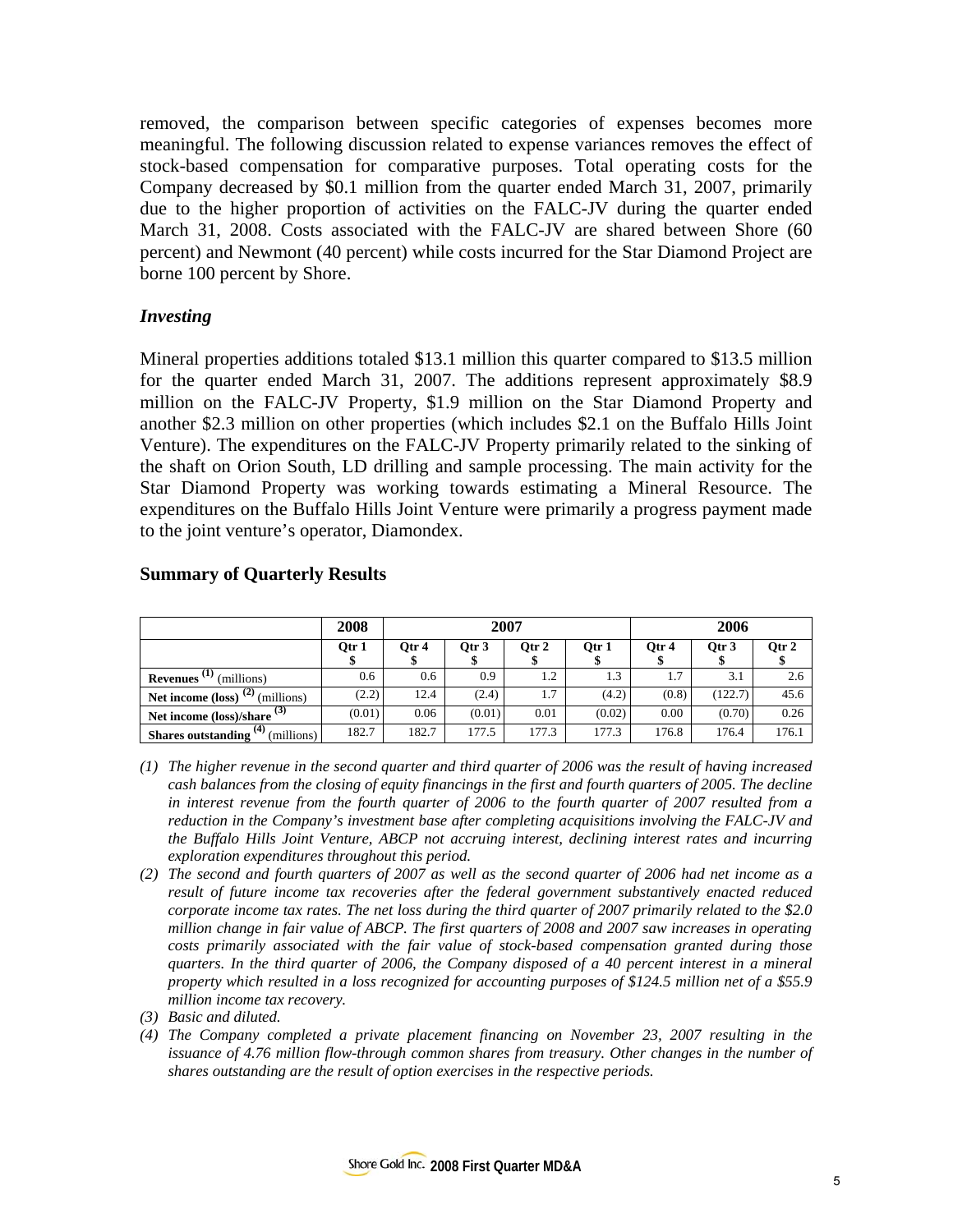# **Related Party Transactions**

During the three-month period ended March 31, 2008, management and consulting fees of \$0.3 million (2007 – \$0.3 million) were paid to directors, officers and companies controlled by common directors. Of these fees, \$44 thousand (2007 – \$39 thousand) were capitalized as additions to mineral properties; \$161 thousand (2007 – \$114 thousand) were included in administration expense and \$112 thousand (2007 – \$131 thousand) were included in consulting and professional fees expense. The fair value of stock-based compensation related to directors and officers of the Company for the three-month period ended March 31, 2008 was \$1.8 million (2007 – \$4.4 million).

During the three-month period ended March 31, 2008, the Company charged \$18 thousand (2007 – \$112 thousand) to Wescan Goldfields Inc. for administration services and rental of equipment. Accounts receivable includes \$3 thousand (2007 – \$29 thousand) due from Wescan Goldfields Inc.

 The above transactions were in the normal course of operations and are measured at an amount agreed to by the related parties. The fair value of stock-based compensation was determined using the Black-Scholes model.

# **Liquidity**

The Company does not currently operate any producing properties and, as such, is dependent upon the issuance of new equity to finance its ongoing obligations and advance its exploration properties. Until the Company's surplus cash is required to fund exploration or development activities it is invested in a variety of highly rated instruments.

At March 31, 2008 the Company held ABCP with a total par value of \$19.0 million, with repayment dates ranging from September 14, 2007 to October 15, 2007. During the month of August 2007, the ABCP market experienced liquidity problems. As a result, certain of the ABCP programs were unable to raise funds from new issuances and therefore were not able to refund maturing notes. Thus far, none of the ABCP held by the Company has been repaid. To address the liquidity issue, twenty of the ABCP conduits, which include the ABCP held by the Company, are currently subject to a proposal by the Pan-Canadian Investors Committee for Third-Party Structured Asset Backed Commercial Paper ("Investors Committee") which calls for the conversion of the ABCP into floating rate notes. On April 25, 2008, noteholders voted in favour of the Committee Restructuring Plan. Per the Committee Restructuring Plan, the Company would expect to receive the following floating rate notes:

| Master Asset Vehicle2 ("MAV2") Class A-1 Notes          | \$7.5 million              |
|---------------------------------------------------------|----------------------------|
| MAV2 Class A-2 Notes                                    | \$5.6 million              |
| MAV2 Class B Notes                                      | \$1.0 million              |
| MAV2 Class C Notes                                      | \$0.4 million              |
| Master Asset Vehicle 3 Traditional Asset, Class 5 Notes | \$4.5 million <sup>1</sup> |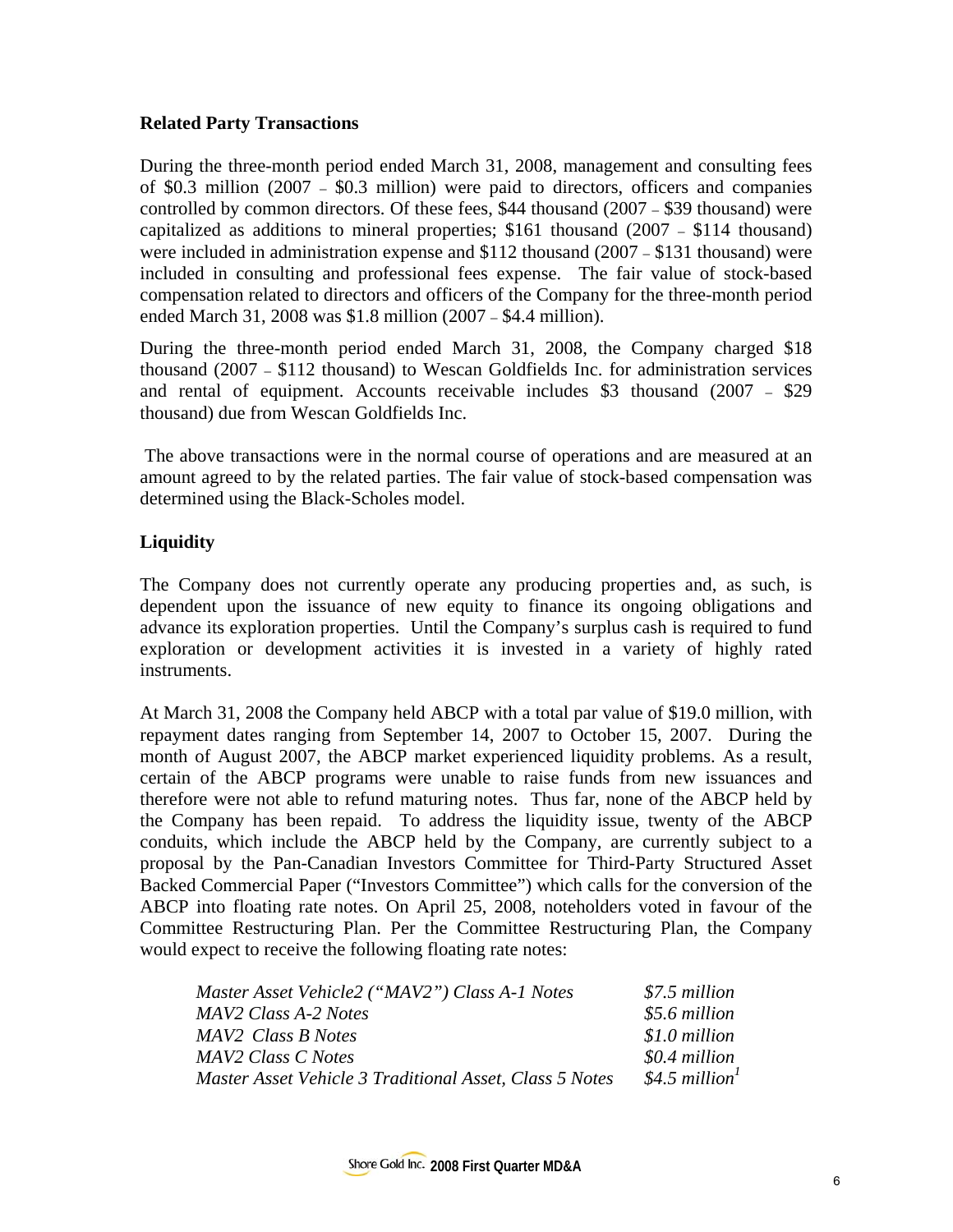*(1) According to the Information Statement released on March 20, 2008 by the Investors Committee, a letter of intent has been provided by the seller to reacquire assets in Gemini Series A (constituting 93% of the traditional securitized assets in the trust) at par. As per the April 18, 2008 Monitor's Report, this reacquisition occurred on April 16, 2008. Based on this information, upon completion of the reacquisition, 99% of the underlying assets in Gemini Series A may be comprised of cash.*

As there is currently no active market for the ABCP held, the Company has assessed an "other than temporary impairment" and reduced the fair value of these investments by \$2.0 million in total. The Company reviewed its assumptions regarding the fair value calculation during the quarter ending March 31, 2008 and found the fair value not to be substantially different from the fair value previously determined. The amount and timing ultimately recovered by the Company may differ materially from this estimate. Management does not believe the events surrounding the liquidity of the ABCP will adversely affect its ability to meet financial obligations as they fall due.

# **Capital Resources and Outstanding Share Data**

As at March 31, 2008, the Company had working capital of \$51.8 million as compared to \$65.2 million at December 31, 2007 and \$105.8 million at March 31, 2007. At March 31, 2008 the Company had 182,709,242 shares issued and outstanding compared to 177,261,460 at March 31, 2007.

 As at May 9, 2008, the Company had a total of 182,734,242 common shares issued and outstanding and a further 8,106,360 options outstanding at a weighted average exercise price of \$4.59. Approximately 3.6 million of these options are currently in-the-money and would add an additional \$9 million to the Company's capital if they were exercised.

# **Critical Accounting Estimates**

Shore's consolidated financial statements are prepared in conformity with Canadian generally accepted accounting principles ("GAAP"). The Company's accounting policies are described in Note 2 to the annual audited consolidated financial statements. Certain policies involve critical accounting estimates because they require management to make particularly subjective or complex judgments about matters that are inherently uncertain and because of the likelihood that materially different amounts could be reported under different conditions or using different assumptions. The uncertainties related to these areas could significantly impact the Company's results of operations, financial condition and cash flows.

A critical accounting estimate in determining the Company's financial results relates to the recoverability of the carried amounts of mineral properties. Management assesses carrying values of non-producing properties each time it issues financial statements and if management determines that the carrying values cannot be recovered or the carrying values are related to properties that are allowed to lapse, the unrecoverable amounts are expensed. The recoverability of the carried amounts of mineral properties is dependent on the existence of economically recoverable reserves, the ability to obtain the necessary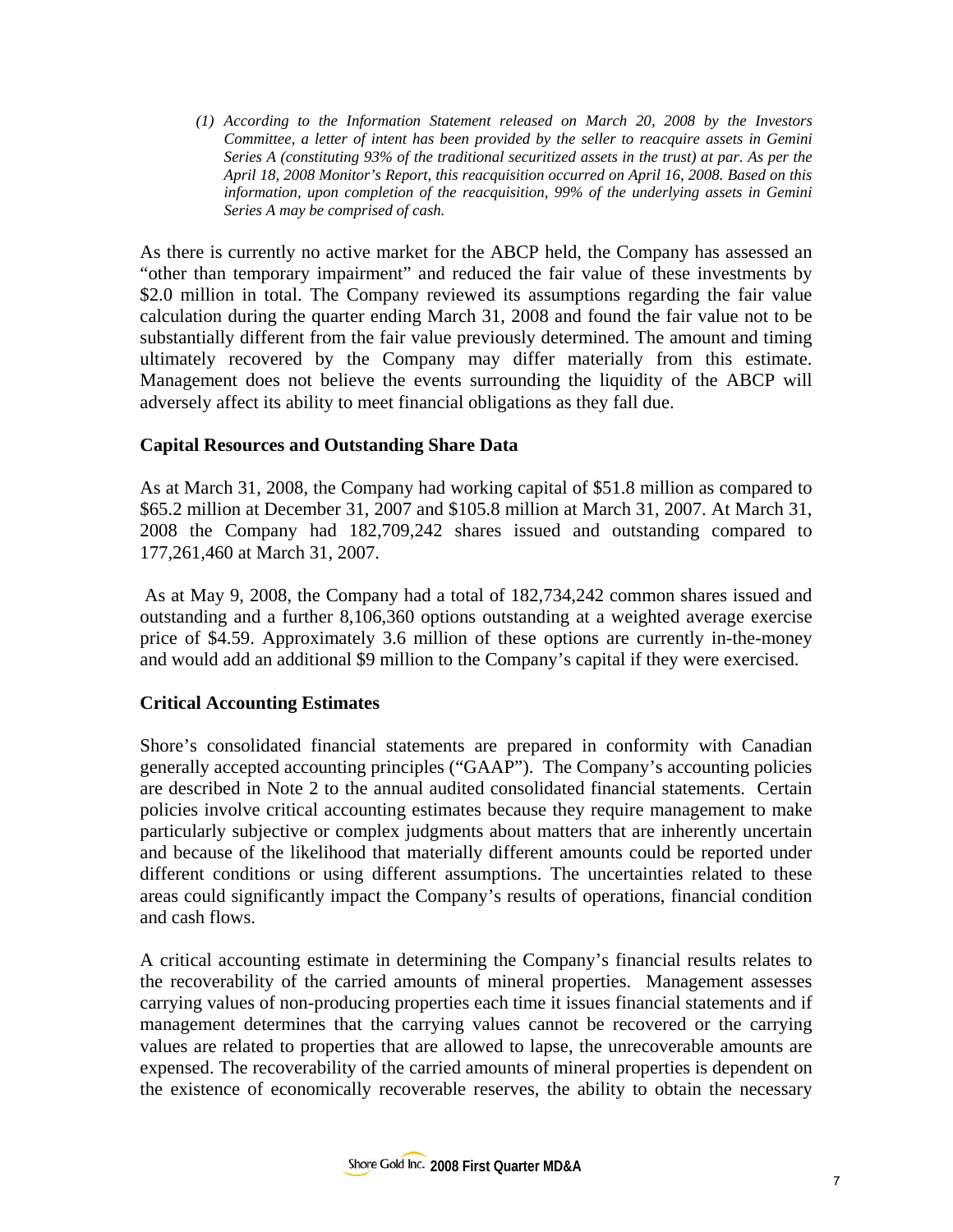financing to establish the existence of reserves and to complete the development of such reserves and the success of future operations. As at March 31, 2008, the Company has not yet determined whether any of its mineral properties contain economically recoverable reserves.

# **Accounting Changes**

# *Financial Instruments – Presentation and Disclosure*

On January 1, 2008, the Company adopted Canadian Institute of Chartered Accountants ("CICA") handbook sections relating to financial instrument presentation and disclosure. These sections are intended to enhance the users' ability to evaluate the significance of financial instruments to an entity, related exposures and the management of these risks.

The Company's risk exposures and the impact on the Company's financial instruments are summarized below:

# Credit risk

Credit risk is the risk of an unexpected loss by the Company if a customer or third-party to a financial instrument fails to meet its contractual obligations.

The Company has supplied irrevocable standby letters of credit issued by a Canadian chartered bank. The Company has pledged \$1.2 million of short-term investments as security, all maturing July 2, 2008. These investments are recorded as restricted cash.

A significant portion of the Company's receivables relate to amounts receivable from a participant of the Company's joint operations. Management minimizes the credit risk associated with this concentration of receivables by ensuring that amounts receivable from this participant are current. In accordance with the joint venture agreement, the participating interest in the joint venture is security against amounts owed.

Until the Company's surplus cash is required to fund exploration or development activities it is invested in a variety of highly rated, relatively risk-free instruments such as guaranteed investment certificates and Government of Canada treasury bills. The Company also holds ABCP with a par value of \$19.0 million (carrying value of \$17.0 million) with repayment dates ranging from September 14, 2007 to October 15, 2007. Thus far, none of the ABCP held by the Company has been repaid. This ABCP is currently subject to a proposal by the Pan-Canadian Investors Committee for Third-Party Structured Asset Backed Commercial Paper ("Investors Committee") which calls for the conversion of the ABCP into floating rate notes with terms that will match the duration of the underlying assets ("Committee Restructuring Plan"). As part of the Committee Restructuring Plan, several major financial institutions have provided margin call facilities that would significantly reduce the risk of credit default on these investments. Management continually monitors the progress regarding the ultimate collectability of these investments. The consolidated financial statements of the Company reflect management's best estimate of the fair value of these investments.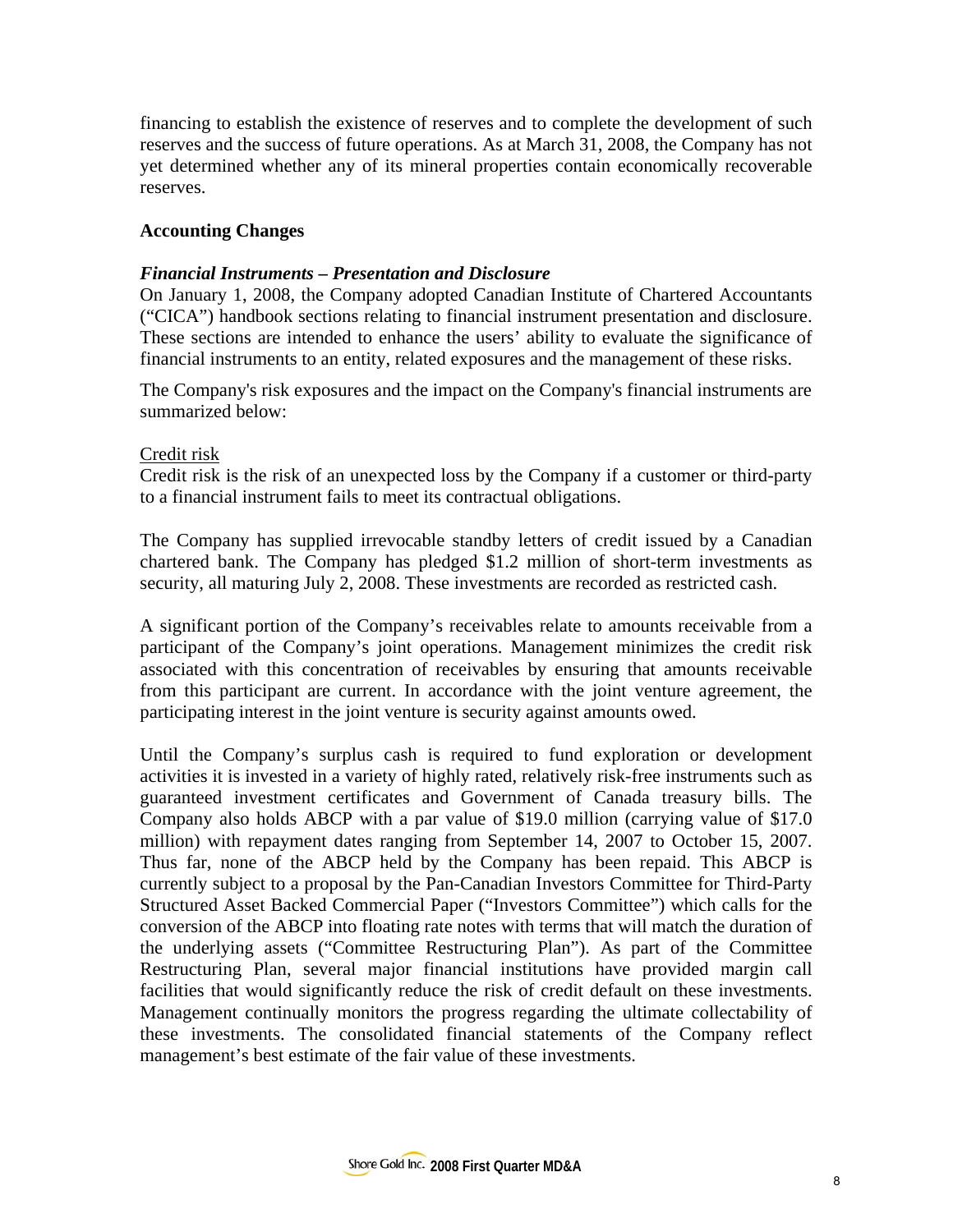The carrying amount of the financial assets discussed above represents the Company's credit exposure for the period ended March 31, 2008.

# Liquidity risk

Liquidity risk is the risk that the Company will not be able to meet its financial obligations as they fall due. The Company's approach to managing this risk is to ensure that it is invested in highly liquid assets to meet its obligations when due.

Management does not believe the events surrounding the liquidity of the ABCP will adversely affect its ability to meet financial obligations as they fall due.

Accounts payable and accrued liabilities are due within the current operating period.

# *Capital Disclosures*

On January 1, 2008, the Company adopted CICA accounting standards relating to capital disclosure. This additional disclosure includes information regarding an entity's objectives, policies and processes for managing capital.

The Company's objectives when managing capital are to safeguard the Company's ability to continue as a going concern, so that it can continue to provide returns for shareholders and benefits for other stakeholders.

The Company considers the items included in shareholder's equity as capital. The Company manages the capital structure and makes adjustments to it in response to changes in economic conditions and the risk characteristics of the underlying assets. In order to maintain or adjust the capital structure, the Company may issue new shares, acquire or dispose of assets or adjust the amount of cash and cash equivalents and investments.

In order to facilitate the management of its capital requirements, the Company prepares annual expenditure budgets that are updated as necessary. The annual budgets are approved by the Board of Directors.

In order to maximize ongoing exploration efforts, the Company does not pay out dividends. The Company's investment policy is to invest its cash in highly liquid shortterm interest-bearing investments with an initial term to maturity of twelve months or less.

The Company expects its current capital resources will be sufficient to carry out its exploration plans through its current operating period. The Company is not subject to externally imposed capital requirements, except as disclosed in the financial statements.

# **Disclosure Controls and Procedures**

The Company has disclosure controls and procedures in place to provide reasonable assurance that any information required to be disclosed by the Company under securities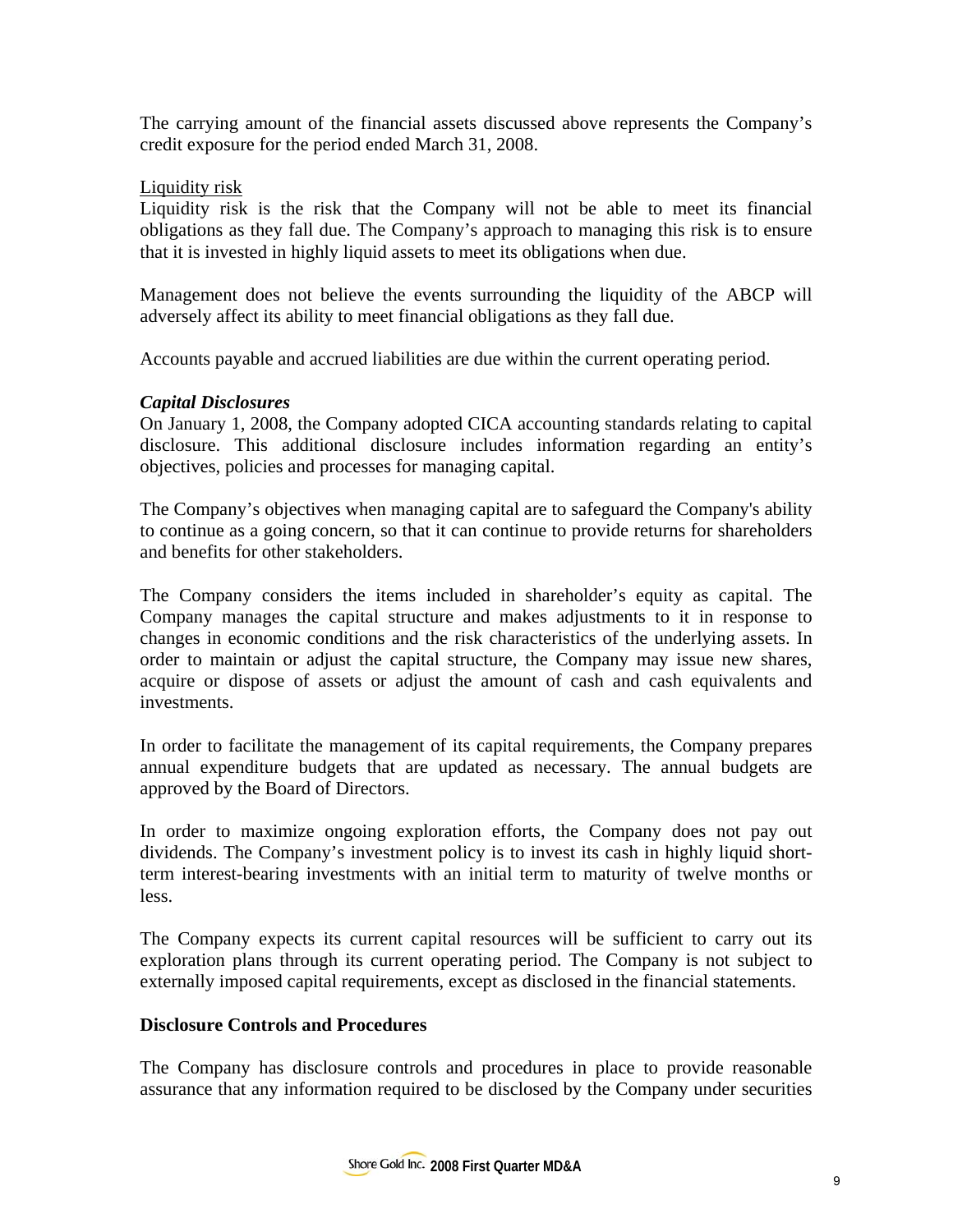legislation is recorded, processed, summarized and reported within the applicable time periods, and to ensure that required information is gathered and communicated to the Company's management so that decisions can be made about timely disclosure of that information.

There have been no significant changes in the Company's disclosure controls during the quarter ended March 31, 2008 that could significantly affect disclosure controls subsequent to the date the Company carried out its evaluation.

# **Internal Controls over Financial Reporting Procedures**

The Company's management is responsible for establishing and maintaining adequate internal control over financial reporting. Any system of internal control over financial reporting, no matter how well designed, has inherent limitations. Therefore, even those systems determined to be effective can provide only reasonable assurance with respect to financial statement preparation and presentation.

There have been no significant changes in internal controls over financial reporting during the quarter ended March 31, 2008 that could have materially affected or are reasonably likely to materially affect the Company's internal control over financial reporting.

# **Outlook**

As of May 9, 2008, the Company had approximately \$49.0 million in cash and cash equivalents and short-term investments. These funds will be used to complete the advanced exploration program on the Star Kimberlite, to fund the Company's portion of the FALC-JV and the Buffalo Hills Joint Venture exploration programs and general corporate matters. Cash and cash equivalents and short-term investments may also be used to fund various other exploration activities as well as acquisition and exploration of additional properties (as opportunities warrant). The advanced exploration program of the Star Kimberlite will be conducted in order to determine the project's viability under current economic conditions. This will entail desk-top engineering studies and data analysis which will integrate kimberlite tonnes and diamond data to define a Mineral Resource conforming to NI 43-101 and Canadian Institute of Mining, Metallurgy and Petroleum ("CIM") standards. Based on current timelines the Company anticipates a Mineral Resource estimate to be defined within the second quarter of 2008, followed by a Mineral Reserve and a bankable feasibility study. The FALC-JV has similar objectives; however, based on the stage of current exploration programs on the Orion Cluster, a Mineral Resource estimate is not anticipated for any of the FALC-JV's diamondiferous kimberlite bodies until the end of 2009 or later.

# **Risks and Uncertainties**

The Company attempts to mitigate risks by identifying, assessing, reporting and managing risks of significance. The following are risks relating to the business of the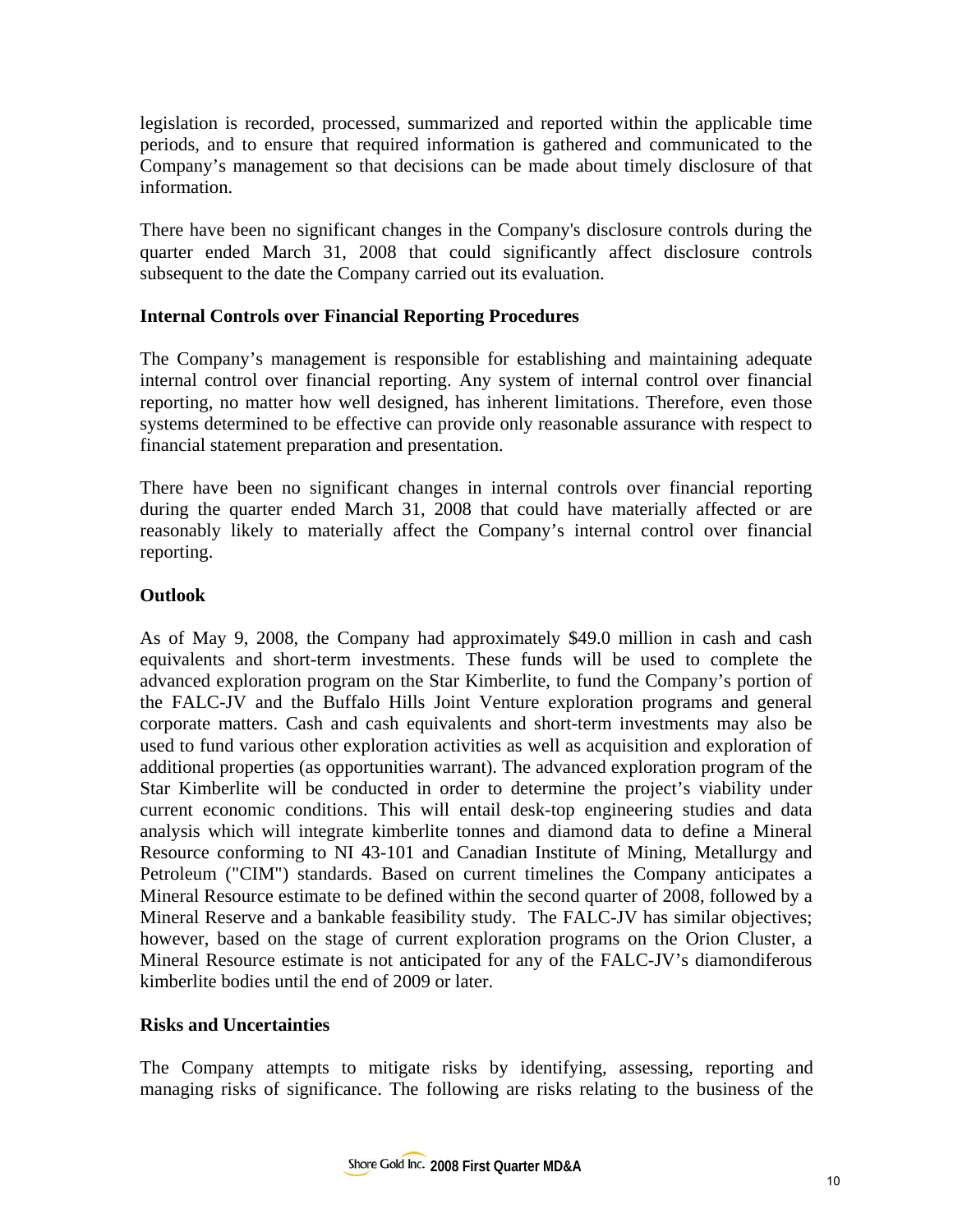Company. This information is a summary only of risks currently facing the Company based on its stage of development. Additional risks and uncertainties not presently known may also impact the Company's operations. Management's view on risks facing the Company will evolve as the Company progresses in its stage of development.

# *Risks Associated With an Exploration Stage Company*

The principal risks faced by the Company during the exploration stage involve: Shore's ability to obtain financing to further the exploration and development of mineral properties in which Shore holds interests; maintaining title to its property claims; obtaining the required permits from various federal, provincial and local governmental authorities; and the ultimate economic feasibility of any future development projects.

The further development and exploration of mineral properties in which Shore holds interests or which Shore acquires may depend upon Shore's ability to obtain financing through joint ventures, debt financing, equity financing or other means. The Company does not have sufficient funds to put any of its property interests into production from its own financial resources. There is no assurance that Shore will be successful in obtaining required financing as and when needed. Failure to obtain additional financing on a timely basis may cause the Company to postpone development plans, forfeit rights in its properties or joint ventures or reduce or terminate its operations. Reduced liquidity or difficulty in obtaining future financing could have an adverse impact on Shore's future cash flows, earnings, results of operations and financial condition. The relative prices of diamonds and future expectations for such prices have a significant impact on the market sentiment for investment in mining and mineral exploration companies. To ensure that exploration procedures are being performed effectively and those results are interpreted and reported in a proper manner, management ensures that qualified individuals, service providers and external consultants are utilized in the verification and quality assurance of analytical results.

Title disputes could have adverse consequences to the Company. Managing these issues is an integral part of exploration, development and mining in Saskatchewan and Alberta and Shore is committed to managing these issues effectively. The Company has diligently investigated title to its claims in the Star, FALC-JV and Buffalo Hills Joint Venture Properties. However, no assurance can be given that title to these properties will not be challenged or impugned in the future by third parties or governments. Management maintains a database to monitor the status of the Company's claims to ensure all claims are in good standing.

The current or future operations of the Company, including development activities and commencement of production on its properties, require permits from various federal, provincial and local governmental authorities. Failure to comply with applicable laws, regulations, and permitting requirements may result in enforcement actions thereunder, including orders issued by regulatory or judicial authorities causing operations to cease or be curtailed and may include corrective measures requiring capital expenditures, installation of additional equipment, or remedial actions. To the best of the Company's knowledge, it is operating in compliance with all applicable rules and regulations. The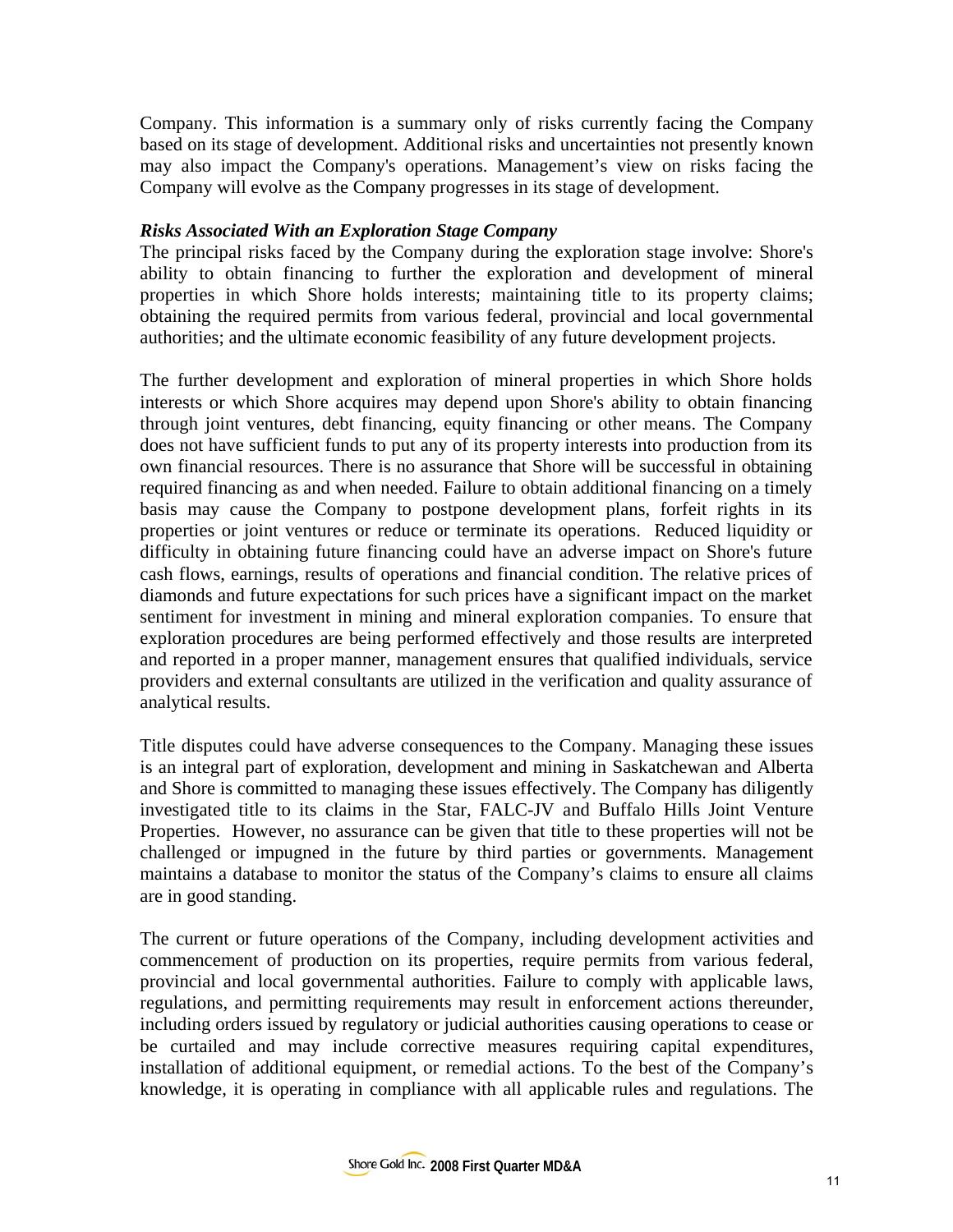Company utilizes qualified individuals, service providers and external consultants and maintains constant communications with governmental authorities to ensure that the Company is compliance with all applicable rules and regulations.

All of Shore's property interests are currently in the exploration stage and are without a known body of commercial ore. The exploration, development and production of precious metals and gems are capital-intensive, subject to the normal risks and capital expenditure requirements associated with mining operations. While the rewards can be substantial if commercial quantities of minerals or gems are found, there can be no assurance that Shore's past or future exploration efforts will be successful, that any production therefrom will be obtained or continued, or that any such production which is attempted will be profitable.

## **Technical Information**

All technical information in this report has been prepared under the supervision of George Read, Senior Vice-President Exploration and Development, Professional Geoscientist in the Provinces of Saskatchewan and British Columbia, who is the Company's "Qualified Person" under the definition of NI 43-101.

# **Caution regarding Forward-looking Information**

From time to time, Shore makes written or oral forward-looking statements within the meaning of certain securities laws, including the "safe harbour" provisions of the Ontario Securities Act and the United States Private Securities Litigation Reform Act of 1995. Shore may make such statements in press releases, in other filings with Canadian regulators or the United States Securities and Exchange Commission, in reports to shareholders or in other communications. These forward-looking statements include, among others, statements with respect to Shore's objectives for the ensuing year, our medium and long-term goals, and strategies to achieve those objectives and goals, as well as statements with respect to our beliefs, plans, objectives, expectations, anticipations, estimates and intentions. The words "may," "could," "should," "would," "suspect," "outlook," "believe," "plan," "anticipate," "estimate," "expect," "intend," and words and expressions of similar import are intended to identify forward-looking statements. In particular, statements regarding Shore's future operations, future exploration and development activities or the anticipated results of Shore's advanced exploration study or other development plans contain forward-looking statements.

All forward-looking statements and information are based on Shore's current beliefs as well as assumptions made by and information currently available to Shore concerning anticipated financial performance, business prospects, strategies, regulatory developments, development plans, exploration, development and mining activities and commitments. Although management considers these assumptions to be reasonable based on information currently available to it, they may prove to be incorrect.

By their very nature, forward-looking statements involve inherent risks and uncertainties, both general and specific, and risks exist that predictions, forecasts, projections and other forward-looking statements will not be achieved. We caution readers not to place undue reliance on these statements as a number of important factors could cause the actual results to differ materially from the beliefs, plans, objectives, expectations, anticipations, estimates and intentions expressed in such forward-looking statements. These factors include, but are not limited to, developments in world diamond markets, changes in diamond valuations, risks relating to fluctuations in the Canadian dollar and other currencies relative to the US dollar, changes in exploration, development or mining plans due to exploration results and changing budget priorities of Shore or its joint venture partners; the effects of competition in the markets in which Shore operates; the impact of changes in the laws and regulations regulating mining exploration and development; judicial or regulatory judgments and legal proceedings; operational and infrastructure risks and the additional risks described in Shore's most recently filed Annual Information Form, annual and interim MD&A and short form prospectus, and Shore's anticipation of and success in managing the foregoing risks.

Shore cautions that the foregoing list of factors that may affect future results is not exhaustive. When relying on our forward-looking statements to make decisions with respect to Shore, investors and others should carefully consider the foregoing factors and other uncertainties and potential events. Shore does not undertake to update any forward-looking statement, whether written or oral, that may be made from time to time by Shore or on our behalf.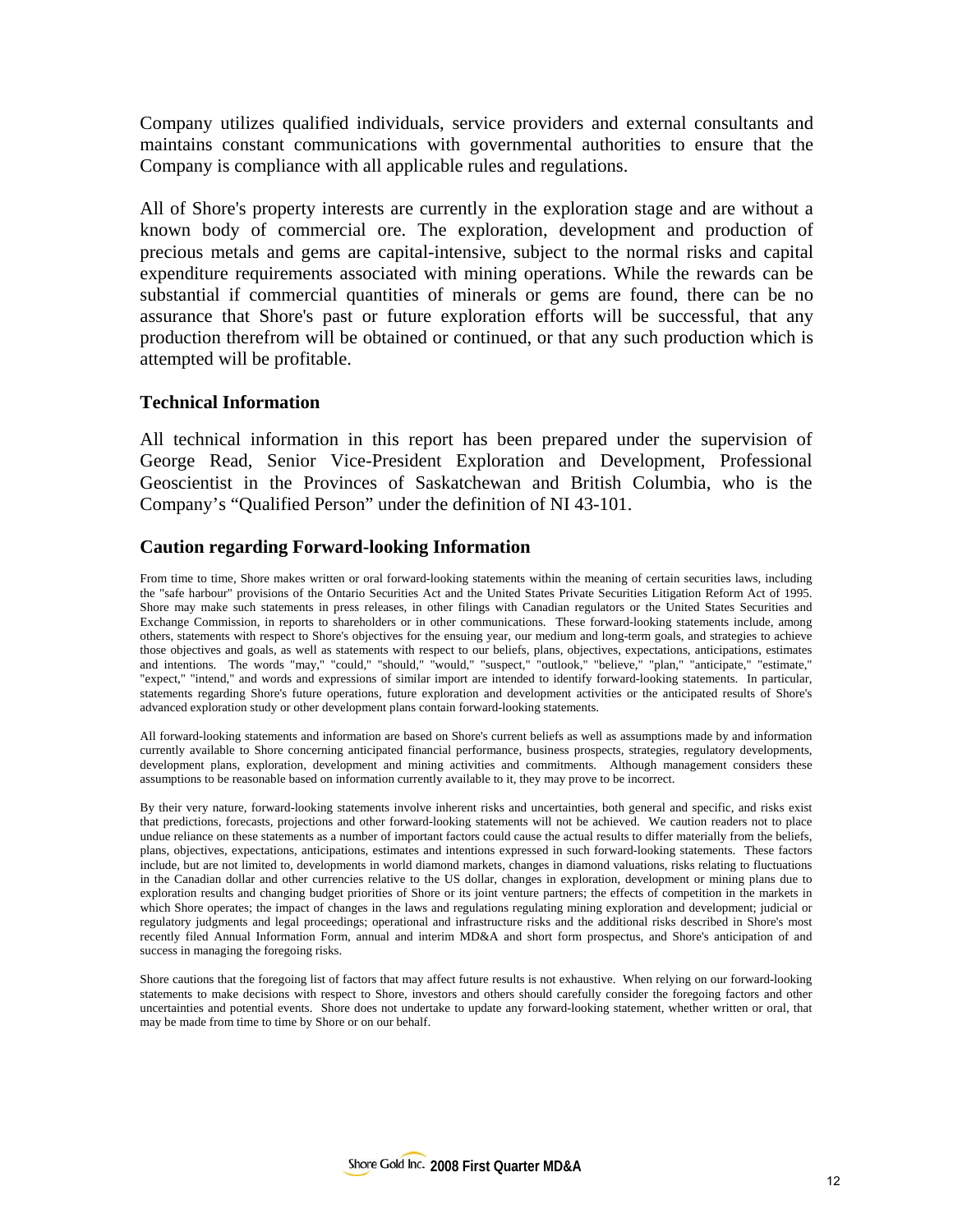# **Additional Information**

Additional information related to the Company, including the latest available Annual Information Form, is available on SEDAR at www.sedar.com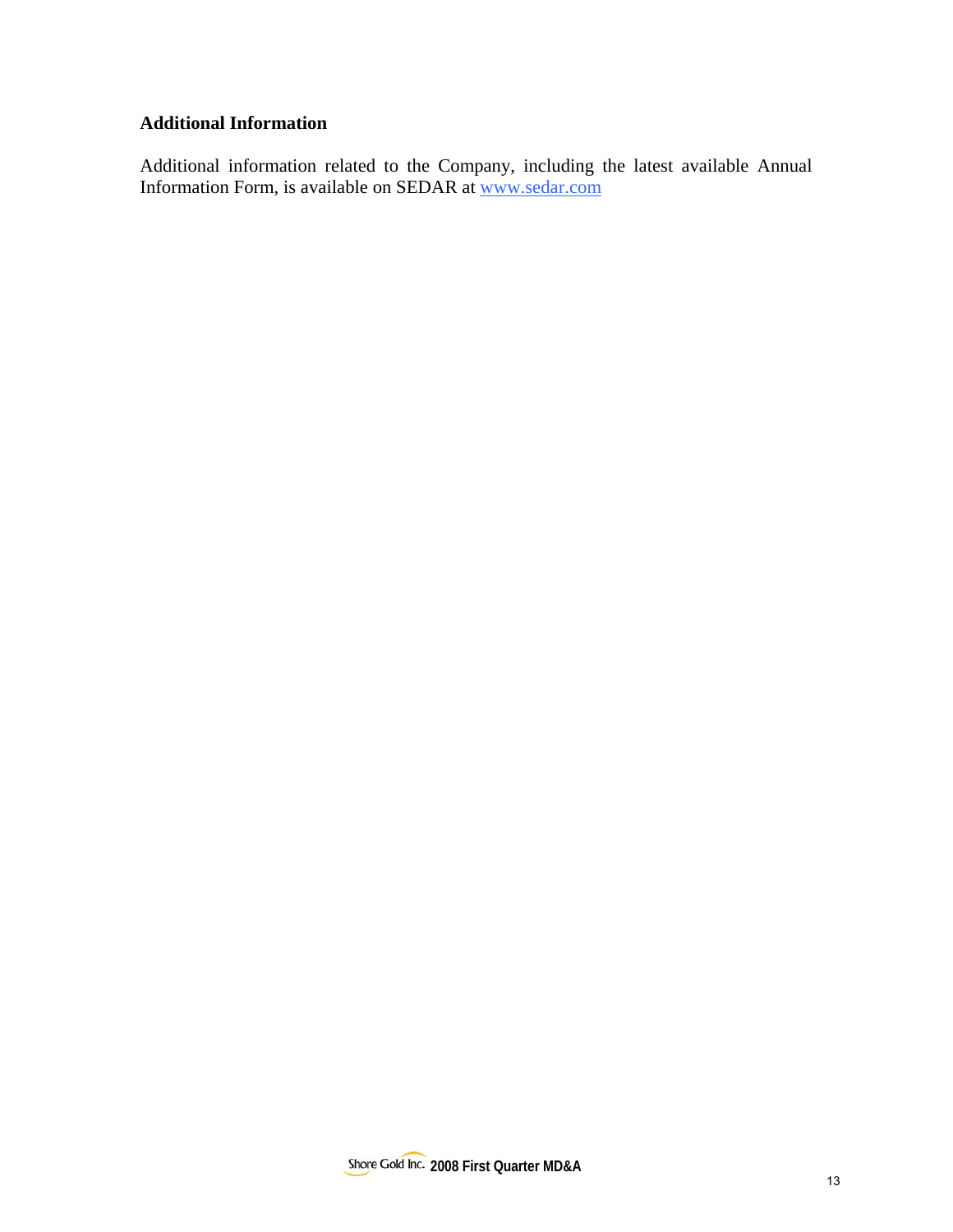#### **SHORE GOLD INC. Unaudited Interim Consolidated Financial Statements**

#### **For the Three-Month Period Ended March 31, 2008**

## Notice to Reader

Management has compiled the unaudited consolidated financial statements of Shore Gold Inc. for the three-month period ended March 31, 2008 (along with the comparative interim period in 2007). The Corporation's external auditors have not reviewed these statements.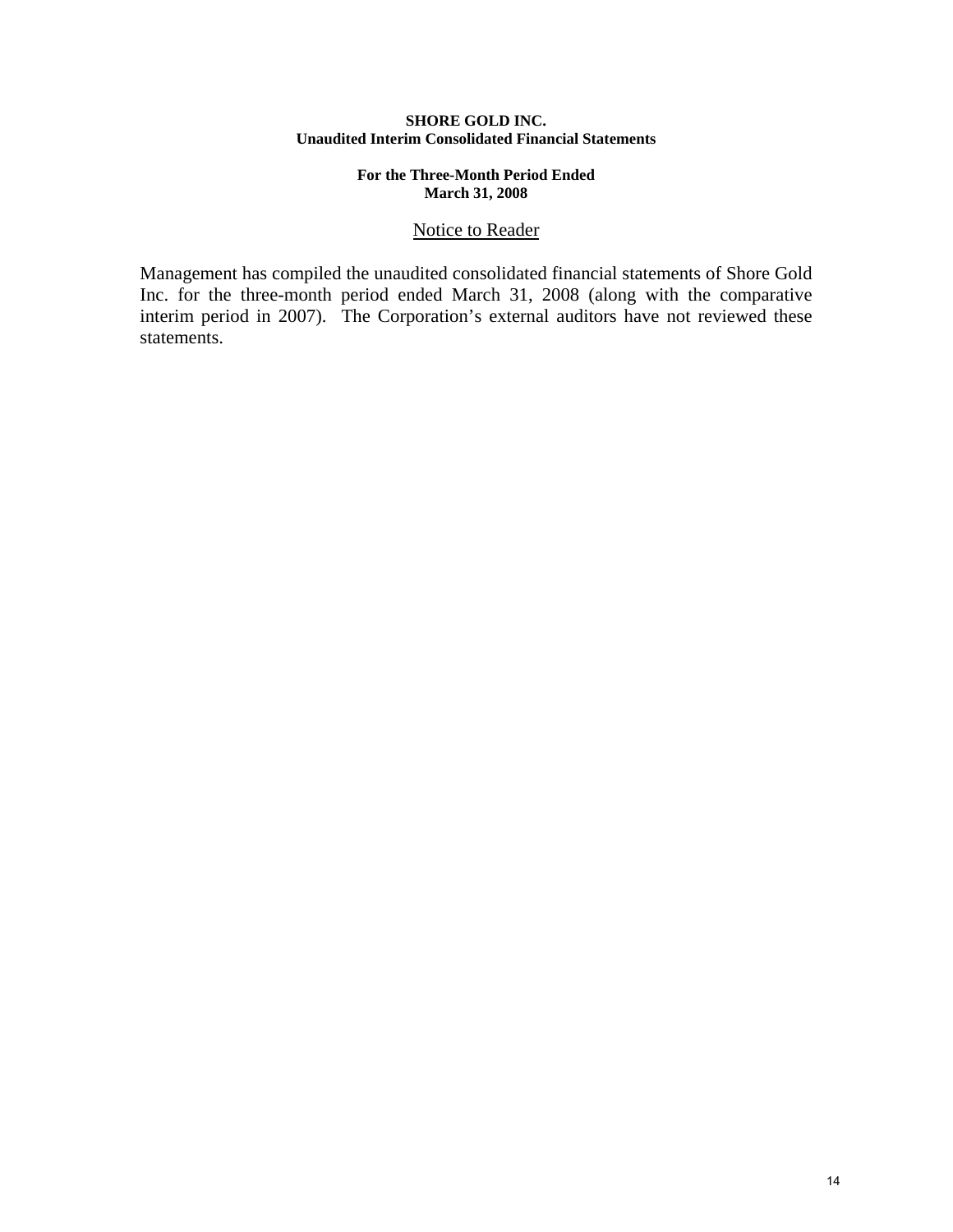# **Consolidated Balance Sheets Shore Gold Inc. (A Development Stage Entity)**

|                                                 | March 31,<br>2008<br>(in thousands) |           |      | December 31,<br>2007<br>(in thousands) |
|-------------------------------------------------|-------------------------------------|-----------|------|----------------------------------------|
| <b>Assets</b>                                   |                                     |           |      |                                        |
| Current assets:                                 |                                     |           |      |                                        |
| Cash and cash equivalents                       | \$                                  | 21,746    | \$   | 31,854                                 |
| Short-term investments                          |                                     | 29,072    |      | 38,274                                 |
| Restricted cash                                 |                                     | 1,245     |      | 396                                    |
| Receivables                                     |                                     | 6,830     |      | 4,704                                  |
| Prepaids                                        |                                     | 403       |      | 118                                    |
|                                                 |                                     | 59,296    |      | 75,346                                 |
| Investments (note 4)                            |                                     | 16,979    |      | 16,979                                 |
| Mineral properties (note 5)                     |                                     | 736,937   |      | 723,098                                |
| Investment in Wescan Goldfields Inc. (note 6)   |                                     | 2,267     |      | 2,296                                  |
| Property and equipment                          |                                     | 1,292     |      | 1,338                                  |
|                                                 | \$                                  | 816,771   | \$   | 819,057                                |
| Liabilities & Shareholders' Equity              |                                     |           |      |                                        |
| Current liabilities:                            |                                     |           |      |                                        |
| Accounts payable and accrued liabilities        | \$                                  | 7,166     | \$   | 9,790                                  |
| Current portion of asset retirement obligations |                                     | 328       |      | 342                                    |
|                                                 |                                     | 7,494     |      | 10,132                                 |
| Asset retirement obligations                    |                                     | 1,433     |      | 1,334                                  |
| Future income tax liability                     |                                     | 112,031   |      | 103,853                                |
| Shareholders' equity:                           |                                     |           |      |                                        |
| Share capital (note 7)                          |                                     | 760,152   |      | 768,252                                |
| Contributed surplus (note 7)                    |                                     | 24,993    |      | 22,596                                 |
| Deficit                                         |                                     | (89, 332) |      | (87, 110)                              |
|                                                 |                                     | 695,813   |      | 703,738                                |
|                                                 | $\mathbb{S}$                        | 816,771   | $\,$ | 819,057                                |

See accompanying notes to financial statements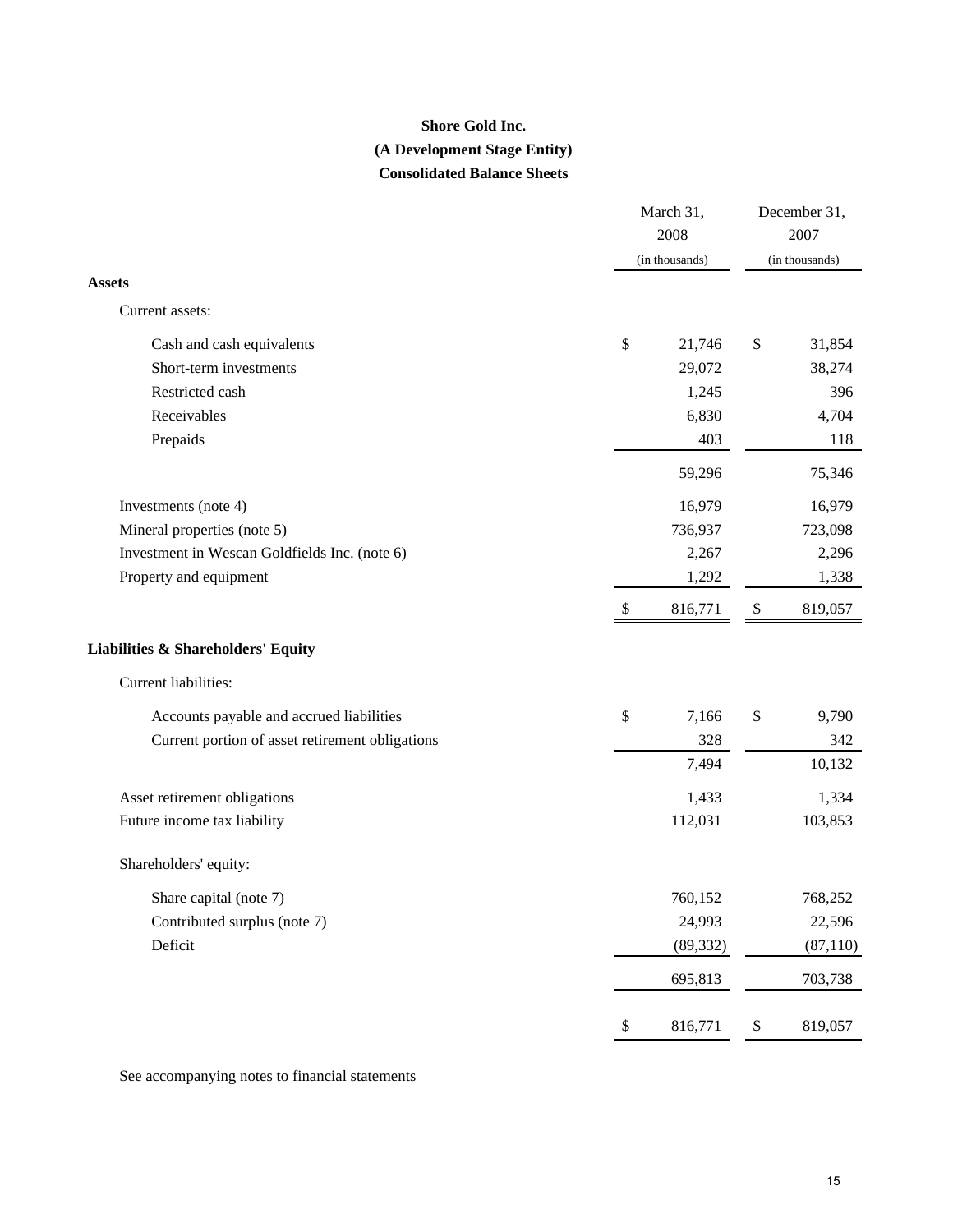# **Shore Gold Inc. (A Development Stage Entity) Consolidated Statements of Loss and Deficit**

|                                                       |                | Three Months Ended |    |                |  |
|-------------------------------------------------------|----------------|--------------------|----|----------------|--|
|                                                       |                | March 31,          |    |                |  |
|                                                       | 2008           |                    |    | 2007           |  |
|                                                       | (in thousands) |                    |    | (in thousands) |  |
| Revenue                                               |                |                    |    |                |  |
| Interest and other income                             | \$             | 656                | \$ | 1,304          |  |
| <b>Expenses</b>                                       |                |                    |    |                |  |
| Administration                                        |                | 1,858              |    | 3,484          |  |
| Consulting and professional fees                      |                | 892                |    | 1,644          |  |
| Corporate development                                 |                | 124                |    | 166            |  |
| Amortization and accretion                            |                | $70\,$             |    | 54             |  |
|                                                       |                | 2,944              |    | 5,348          |  |
| Loss before the undernoted item                       |                | (2, 288)           |    | (4,044)        |  |
| Loss from Wescan Goldfields Inc.                      |                | (29)               |    | (39)           |  |
| Net loss before income taxes                          |                | (2,317)            |    | (4,083)        |  |
| Income tax recovery (expense)                         |                | 95                 |    | (85)           |  |
| Net and comprehensive loss                            |                | (2,222)            |    | (4,168)        |  |
| Deficit, beginning of period                          |                | (87, 110)          |    | (94, 609)      |  |
| Deficit, end of period                                |                | (89, 332)          | \$ | (98, 777)      |  |
| Net loss per share                                    |                |                    |    |                |  |
| Basic and diluted                                     |                | (0.01)             |    | (0.02)         |  |
| Weighted average number of shares outstanding (000's) |                | 182,684            |    | 176,607        |  |

See accompanying notes to financial statements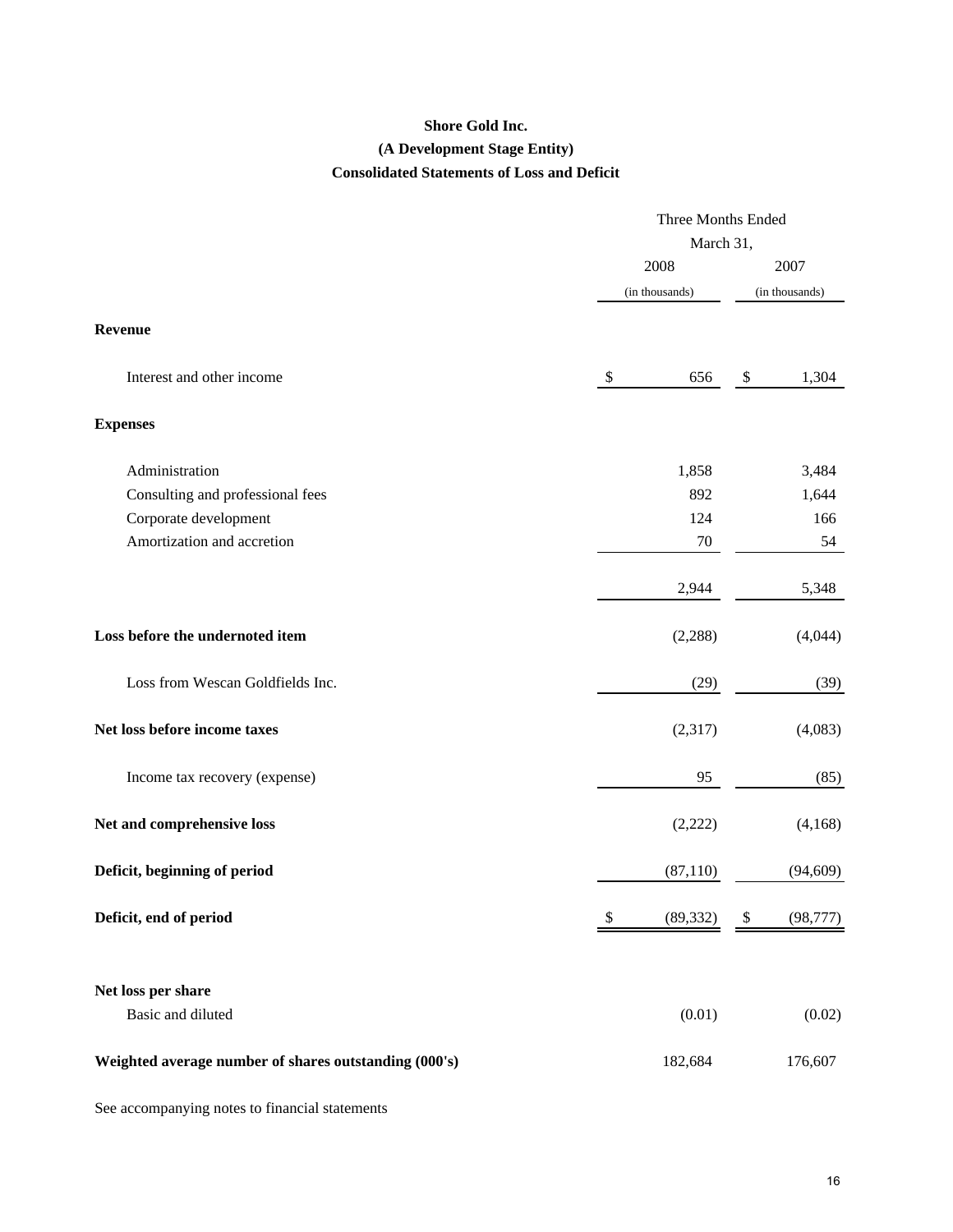#### **Shore Gold Inc.**

# **(A Development Stage Entity)**

# **Consolidated Statements of Cash Flows**

|                                                         | <b>Three Months Ended</b> |                |        |                |
|---------------------------------------------------------|---------------------------|----------------|--------|----------------|
|                                                         | March 31,                 |                |        |                |
|                                                         | 2008                      |                |        | 2007           |
|                                                         |                           | (in thousands) |        | (in thousands) |
| Cash provided by (used in):                             |                           |                |        |                |
| <b>Operations:</b>                                      |                           |                |        |                |
| Net loss                                                | \$                        | (2,222)        | \$     | (4,168)        |
| Non-cash items:                                         |                           |                |        |                |
| Amortization and accretion                              |                           | 70             |        | 54             |
| Share of loss in Wescan Goldfields Inc.                 |                           | 29             |        | 39             |
| Fair value of stock options expensed (note 7)           |                           | 1,931          |        | 4,212          |
| Future income tax (recovery) expense                    |                           | (95)           |        | 85             |
| Net change in non-cash operating working capital items: |                           |                |        |                |
| Prepaids                                                |                           | (285)          |        | (245)          |
| Receivables                                             |                           | 49             |        | 354            |
| Accounts payables and accrued liabilities               |                           | (868)          |        | (537)          |
|                                                         |                           | (1, 391)       |        | (206)          |
| <b>Investing:</b>                                       |                           |                |        |                |
| Mineral properties                                      |                           | (13, 136)      |        | (13,529)       |
| Property and equipment                                  |                           | (3)            |        | (62)           |
| Disposal of short-term investments                      |                           | 9,202          |        | 24,873         |
| Restricted cash                                         |                           | (849)          |        | (383)          |
| Net change in non-cash investing working capital items: |                           |                |        |                |
| Receivables                                             |                           | (2,175)        |        | 228            |
| Accounts payables and accrued liabilities               |                           | (1,756)        |        | (4,100)        |
|                                                         |                           | (8,717)        |        | 7,027          |
| <b>Financing:</b>                                       |                           |                |        |                |
| Issue of common shares (net of issue costs)             |                           |                |        | 1,003          |
|                                                         |                           |                |        | 1,003          |
| Increase (decrease) in cash and cash equivalents        |                           | (10, 108)      |        | 7,824          |
| Cash and cash equivalents, beginning of period          |                           | 31,854         |        | 64,683         |
| Cash and cash equivalents, end of period                | $\mathcal{S}$             | 21,746         | $\$\,$ | 72,507         |
| Cash and cash equivalents consists of:                  |                           |                |        |                |
| Cash                                                    | \$                        | 1,100          | \$     | 882            |
| Commercial paper                                        |                           |                |        | 44,805         |
| Guaranteed investment certificates                      |                           |                |        | 26,233         |
| Treasury bills                                          |                           | 20,646         |        | 587            |
|                                                         | \$                        | 21,746         | \$     | 72,507         |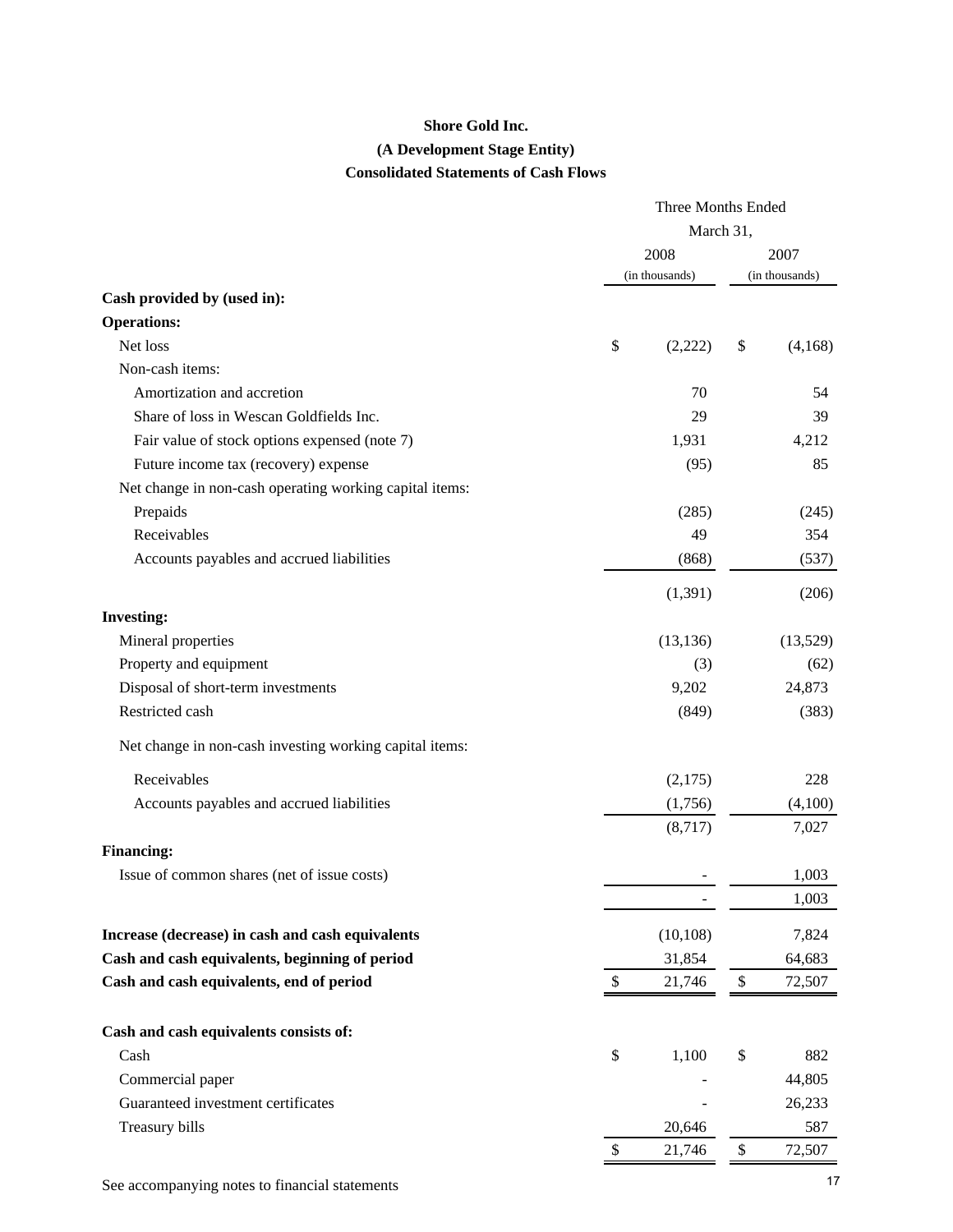# **SHORE GOLD INC.**

## (A Development Stage Entity)

Notes to Consolidated Financial Statements (for the three-month period ended March 31, 2008) (In thousands of Canadian dollars except as otherwise noted)

#### **1. Nature of operations**

Shore Gold Inc. was incorporated under the Canada Business Corporations Act on April 29, 1985. Shore Gold Inc. and its subsidiaries (collectively, "Shore" or "the Company") are engaged primarily in the exploration, development, mining and sale of precious metals and gems. Substantially all of the Company's efforts are devoted to the exploration of its mineral properties. The Company has not earned significant revenue and is therefore considered to be in the development stage with respect to its current mineral property holdings.

#### **2. General**

These unaudited consolidated financial statements have been prepared in accordance with Canadian generally accepted accounting principles and follow the same accounting principles and methods of application as the most recent annual audited consolidated financial statements except for the recent accounting standards adopted as described below. These consolidated financial statements should be read in conjunction with the Company's annual audited consolidated financial statements filed on SEDAR.

#### **3. Changes in accounting policies**

Effective January 1, 2008, the Company adopted the following accounting standards issued by the Canadian Institute of Chartered Accountants ("CICA"). These new standards have been adopted on a prospective basis with no restatement to prior period financial statements.

#### a) Financial instruments presentation and disclosure

On January 1, 2008, the Company adopted CICA handbook sections relating to financial instruments presentation and disclosure. These sections are intended to enhance the users' ability to evaluate the significance of financial instruments to an entity, related exposures and the management of these risks.

#### i) Financial assets

The Company has designated its cash and cash equivalents as held-for-trading, which are measured at fair value. Short-term investments are designated as held-to-maturity and are carried at amortized cost. Accounts receivable are classified as loans and receivables, which are measured at amortized cost. Due to the short-term maturity of short-term investments and accounts receivable, respective carrying amounts approximate fair value.

Investments are made up of third-party asset-backed commercial paper ("ABCP") and were classified as held-to-maturity on initial recognition. Due to the recent events regarding ABCP, the Company has reclassified these specific investments as available-for-sale.

The Company has not entered into any hedging relationships and does not hold any other available-forsale securities that would result in the recognition of other comprehensive income or loss.

#### ii) Financial liabilities

Accounts payable and accrued liabilities are classified as other financial liabilities, which are measured at amortized cost.

Due to the short term nature of accounts payable and accrued liabilities, respective carrying amounts approximate fair value.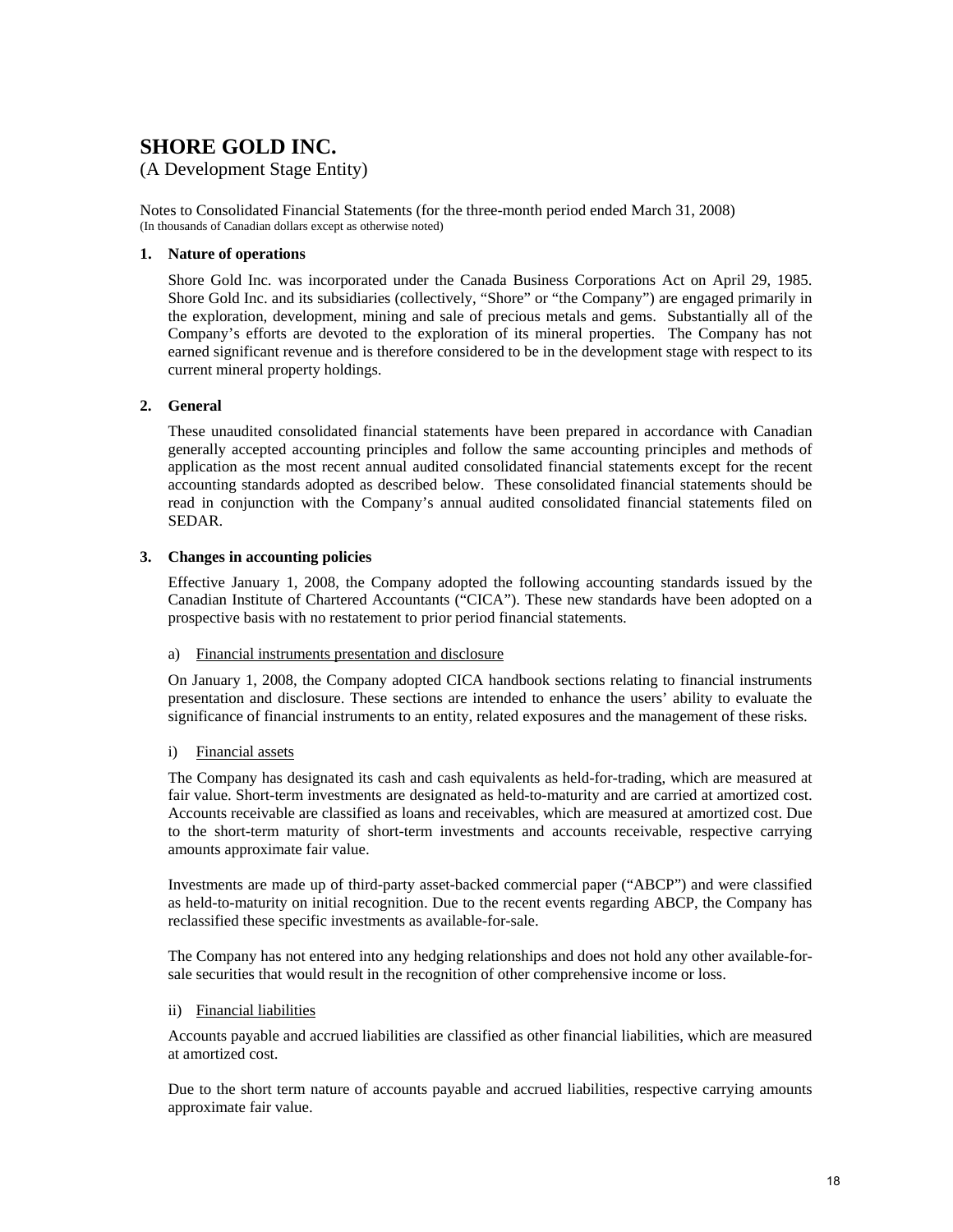#### iii) Management of financial risk

The Company's financial instruments are exposed to certain financial risks, including credit risk and liquidity risk.

#### Credit risk

Credit risk is the risk of an unexpected loss by the Company if a customer or third-party to a financial instrument fails to meet its contractual obligations.

#### *Letters of credit and restricted cash*

The Company has supplied irrevocable standby letters of credit issued by a Canadian chartered bank. The Company has pledged \$1,245 thousand of short-term investments as security, all expiring July 2, 2008. These amounts are recorded as restricted cash.

#### *Receivables*

A significant portion of the Company's receivables relate to amounts receivable from a participant of the Company's joint operations. Management minimizes the credit risk associated with this concentration of receivables by ensuring that amounts receivable from this participant are current. In accordance with the joint venture agreement, the participating interest in the joint venture is security against amounts owed.

#### *Investments*

Until the Company's surplus cash is required to fund exploration or development activities it is invested in a variety of highly rated, relatively risk-free instruments such as guaranteed investment certificates and Government of Canada treasury bills. The Company also holds ABCP with a par value of \$19.0 million (carrying value of \$17.0 million) with repayment dates ranging from September 14, 2007 to October 15, 2007. Thus far, none of the ABCP held by the Company has been repaid. This ABCP is currently subject to a proposal by the Pan-Canadian Investors Committee for Third-Party Structured Asset Backed Commercial Paper ("Investors Committee") which calls for the conversion of the ABCP into floating rate notes with terms that will match the duration of the underlying assets ("Committee Restructuring Plan"). As part of the Committee Restructuring Plan, several major financial institutions have provided margin call facilities that would significantly reduce the risk of credit default on these investments. Management continually monitors the progress regarding the ultimate collectability of these investments. The consolidated financial statements of the Company reflect management's best estimate of the fair value of these investments.

#### *Maximum credit exposure*

The carrying amount of the financial assets discussed above represents the Company's maximum credit exposure:

|                 | Amount     |
|-----------------|------------|
| Restricted cash | 1,245<br>◡ |
| Receivables     | 6,830      |
| ABCP            | 16.979     |
| Total           | \$25,054   |

#### Liquidity risk

Liquidity risk is the risk that the Company will not be able to meet its financial obligations as they fall due. The Company's approach is to ensure that it will have sufficient liquidity to meet its obligations when due.

Management does not believe the events surrounding the liquidity of the ABCP will adversely affect its ability to meet financial obligations as they fall due.

Accounts payable and accrued liabilities are due within the current operating period.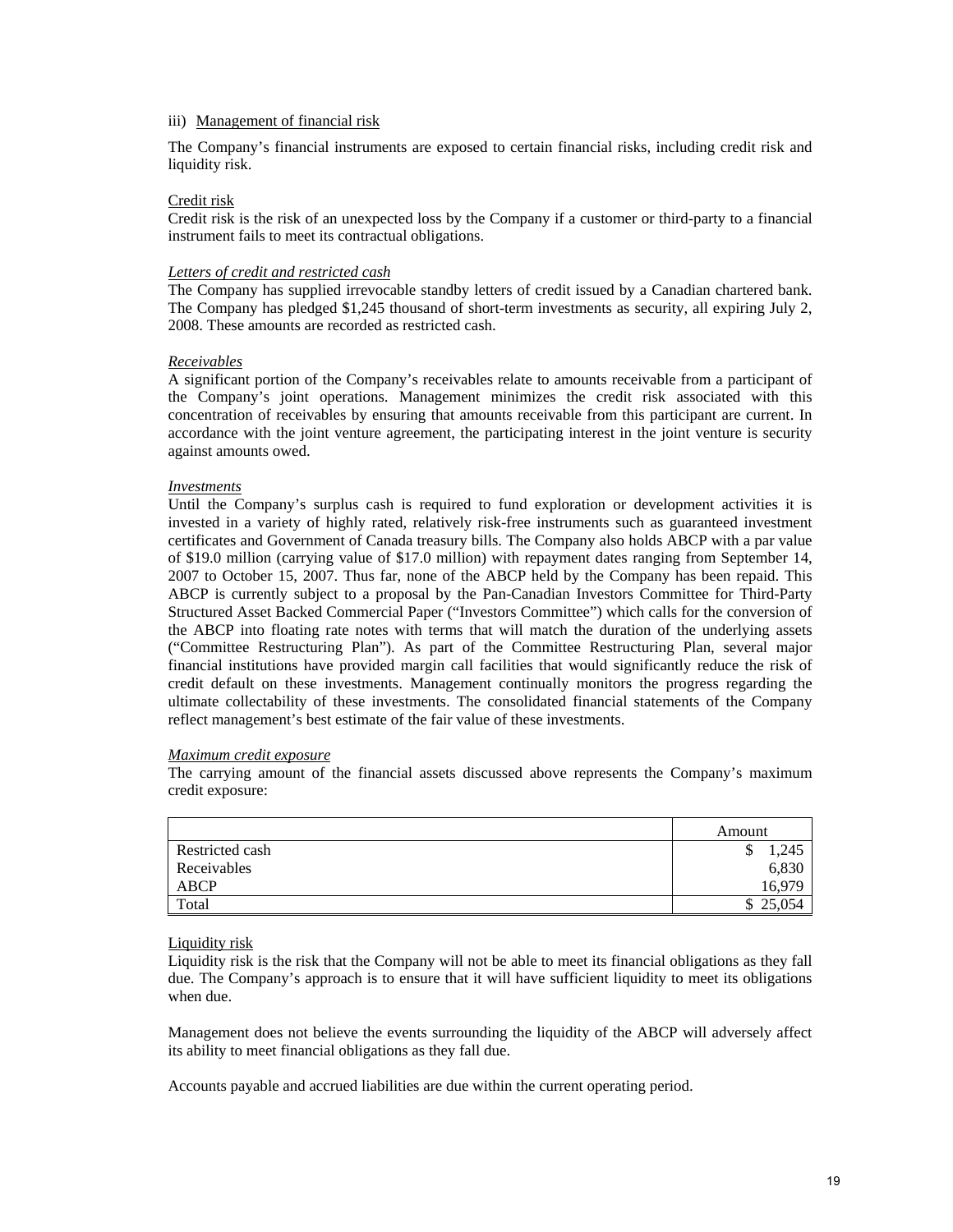#### b) Capital disclosure

On January 1, 2008, the Company adopted CICA handbook sections relating to capital disclosure. This additional disclosure includes information regarding an entity's objectives, policies and processes for managing capital.

The Company's objectives when managing capital are to safeguard the Company's ability to continue as a going concern, so that it can continue to provide returns for shareholders and benefits for other stakeholders.

The Company considers the items included in shareholder's equity as capital. The Company manages the capital structure and makes adjustments to it in response to changes in economic conditions and the risk characteristics of the underlying assets. In order to maintain or adjust the capital structure, the Company may issue new shares, acquire or dispose of assets or adjust the amount of cash and cash equivalents and investments.

In order to facilitate the management of its capital requirements, the Company prepares annual expenditure budgets that are updated as necessary. The annual budgets are approved by the Board of Directors.

In order to maximize ongoing exploration efforts, the Company does not pay out dividends. The Company's investment policy is to invest its cash in highly liquid short-term interest-bearing investments with an initial term to maturity of twelve months or less.

The Company expects its current capital resources will be sufficient to carry its exploration plans through its current operating period. The Company is not subject to externally imposed capital requirements, except at disclosed in Note 7 (a).

#### **4. Investments**

At March 31, 2008 the Company held ABCP with a total par value of \$19.0 million, with repayment dates ranging from September 14, 2007 to October 15, 2007. Thus far, none of the ABCP held by the Company has been repaid. All of the ABCP purchased by the Company was rated as R1 (high) by Dominion Bond Rating Service ("DBRS").

During the month of August, 2007 the ABCP market experienced liquidity problems. As a result, certain of the ABCP programs were unable to raise funds from new issuances and therefore were not able to refund maturing notes. To address the liquidity issue, twenty of the ABCP conduits, which include the ABCP held by the Company, are currently subject to a proposal by the Investors Committee which calls for the conversion of the ABCP into floating rate notes with maturities of less than nine years.

On March 17, 2008, the Investors Committee filed an application in the Ontario Superior Court of Justice under the Companies' Creditors Arrangement Act ("CCAA") asking the Court to call a meeting of ABCP holders to vote on the Committee Restructuring Plan. Following the CCAA application, DBRS Limited ("DBRS") withdrew its ratings of the ABCP. On March 20, 2008, the Committee released details (the "Information Statement") of the Committee Restructuring Plan. On April 25, 2008, the majority of noteholders voted in favour of the Committee Restructuring Plan. As a result, the ABCP has been classified as a long-term investment on the Company's financial statements. The Company believes the outcome of the Committee Restructuring Plan will not have a significant impact to the Company's financial condition.

As there is currently no active market for the ABCP held, the Company assessed an "other than temporary impairment" and reduced the fair value of these investments by \$2.0 million. The fair value of the ABCP was determined by using a probability-weighted discounted cash flow approach which factored in the Information Statement and other available data regarding market conditions for such investments as at March 31, 2008. Several assumptions were used in determining the fair value including: estimated weighted average of cash flows recovered (which factored in costs of the proposed restructuring), timing of cash flows based on the estimated maturities of the proposed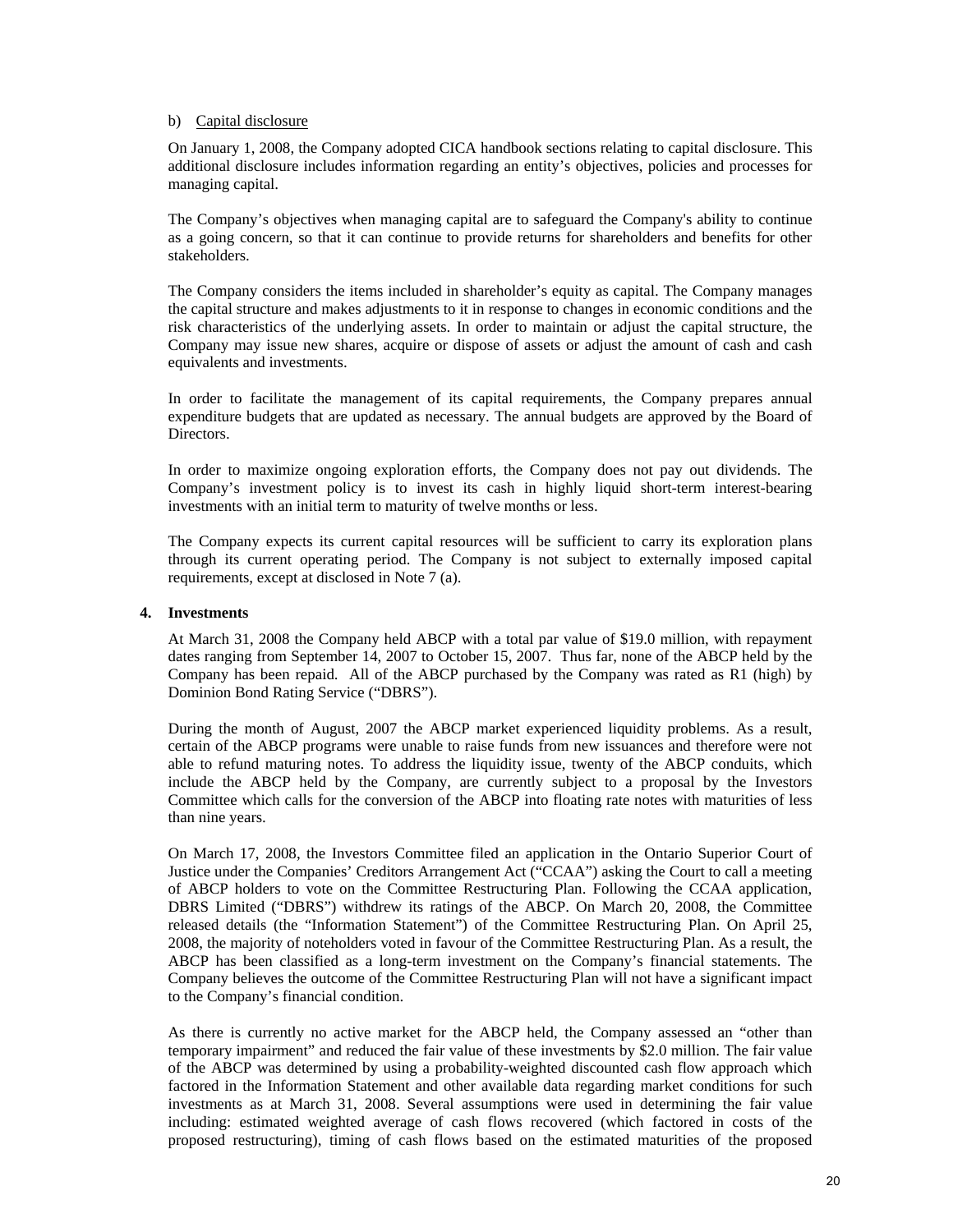floating rate notes (up to nine years), interest rates (2.8 percent to 3.0 percent), and applicable discount rates (3.4 percent, comprised of risk-free rate of 1.9 percent and an estimated 1.5 percent premium). This analysis also factored in scenarios such as the possibility that the Committee Restructuring Plan might not be successful or that synthetic assets could be forced to be unwound, resulting in the forced liquidation of collateral. As the fair values determined through this analysis were not materially different in total from that determined at December 31, 2007, no further adjustment was recorded during the period ended March 31, 2008.

The amount and timing ultimately recovered by the Company may differ materially from this estimate. Due to the nature of the ABCP that is not backed by traditional securitized assets (a significant component is comprised of collateral debt obligations), credit risk is significant. However, as part of the Committee Restructuring Plan, several major financial institutions have provided margin call facilities that would significantly reduce the risk of credit default on these investments.

|                                          | <b>ABCP</b> overview                               |         |                                                        |     |    |                     | <b>Shore amounts</b>                            |                            |
|------------------------------------------|----------------------------------------------------|---------|--------------------------------------------------------|-----|----|---------------------|-------------------------------------------------|----------------------------|
| Name of<br>trust held by<br><b>Shore</b> | Description of assets <sup>1</sup>                 |         | Notes to be issued per<br>Committee Restructuring Plan |     |    | Par value<br>amount | Impairment<br>percentage<br>recorded to<br>date | Estimated<br>fair<br>value |
| Aurora Trust <sup>2</sup><br>(Series A)  | Synthetic assets (91%);<br>Traditional securitized | $A - I$ | $A-2$                                                  | R   | C  | \$<br>4,500         | 15.1%                                           | \$<br>3,819                |
|                                          | assets and cash (9%)                               | 31%     | 56%                                                    | 10% | 3% |                     |                                                 |                            |
| Gemini $Trust3$<br>(Series A)            | Traditional securitized<br>assets and cash         |         | TA Tracking notes (100%)                               |     |    | 4,500               | 1.8%                                            | 4,421                      |
| Symphony $Trust^2$<br>(Series A)         | Synthetic assets (80%);<br>Traditional securitized | $A - I$ | $A-2$                                                  | B   | C  | 10,000              | 12.6%                                           | 8.739                      |
|                                          | assets and cash (20%)                              | 61%     | 31%                                                    | 5%  | 3% |                     |                                                 |                            |
| Total                                    |                                                    |         |                                                        |     |    | \$19,000            | 10.6%                                           | \$16,979                   |

*1. Assets held by the trusts as per the Information Statement.* 

*2. The Committee Restructuring Plan will pool eligible assets of ABCPs that are backed primarily by synthetic assets, such as Aurora Series A and Symphony Series A, into one of two master asset vehicles ("MAV"). Floating rate notes ("Pooled Notes") will then be issued to noteholders in exchange for their existing ABCP, with maturities of the Pooled Notes based upon the maturities of the underlying pooled assets.* 

*Class A-1 and A-2 Notes have been given a provisional rating of AA from DBRS. Class A-2 Notes will accrue interest that will only be paid once all Class A-1 notes have been repaid in full and only to the extent that sufficient funds are available. Class B Notes will accrue interest that will only be paid once all Class A-1 and A-2 notes have been repaid in full and only to the extent that sufficient funds are available. Class C Notes will accrue interest at 20% that will only be paid once all Class A-1, A-2 and B notes have been repaid in full and only to the extent that sufficient funds are available. Class B and C Notes are not expected to be rated by DBRS.* 

*3. Gemini Series A is supported by traditional securitized (non-synthetic) assets (94%) and cash (6%) and, per the Committee Restructuring Plan, will be restructured separately from other trusts, maintaining its separate assets. Noteholders such as Shore will receive MAV3 Traditional Asset ("TA") tracking notes with a maturity date that reflects the longest maturity of the Specific Traditional Tracked Asset plus one year. As per the Information Statement, the maturity date for Gemini is September 12, 2016. The TA Tracking notes will have an interest rate based upon amounts available from the Specific Traditional Tracked Assets. On April 23, 2008, DBRS assigned the MAV3 note associated with Gemini Series (MAV3 TA, Class 5) a provisional principal rating of AAA. Repayment of the principal amount owing under a TA Tracking Note is expected to commence prior to the maturity date if assets amortize before this date. According to the Information Statement, a letter of intent has been provided by the seller to reacquire assets in Gemini Series A (constituting 93% of the traditional securitized assets in the trust) at par. As per the April 18, 2008 Monitor's Report, this reacquisition occurred on April 16, 2008. Based on this information, upon completion of the reacquisition, 99% of the underlying assets in Gemini Series A may be comprised of cash.*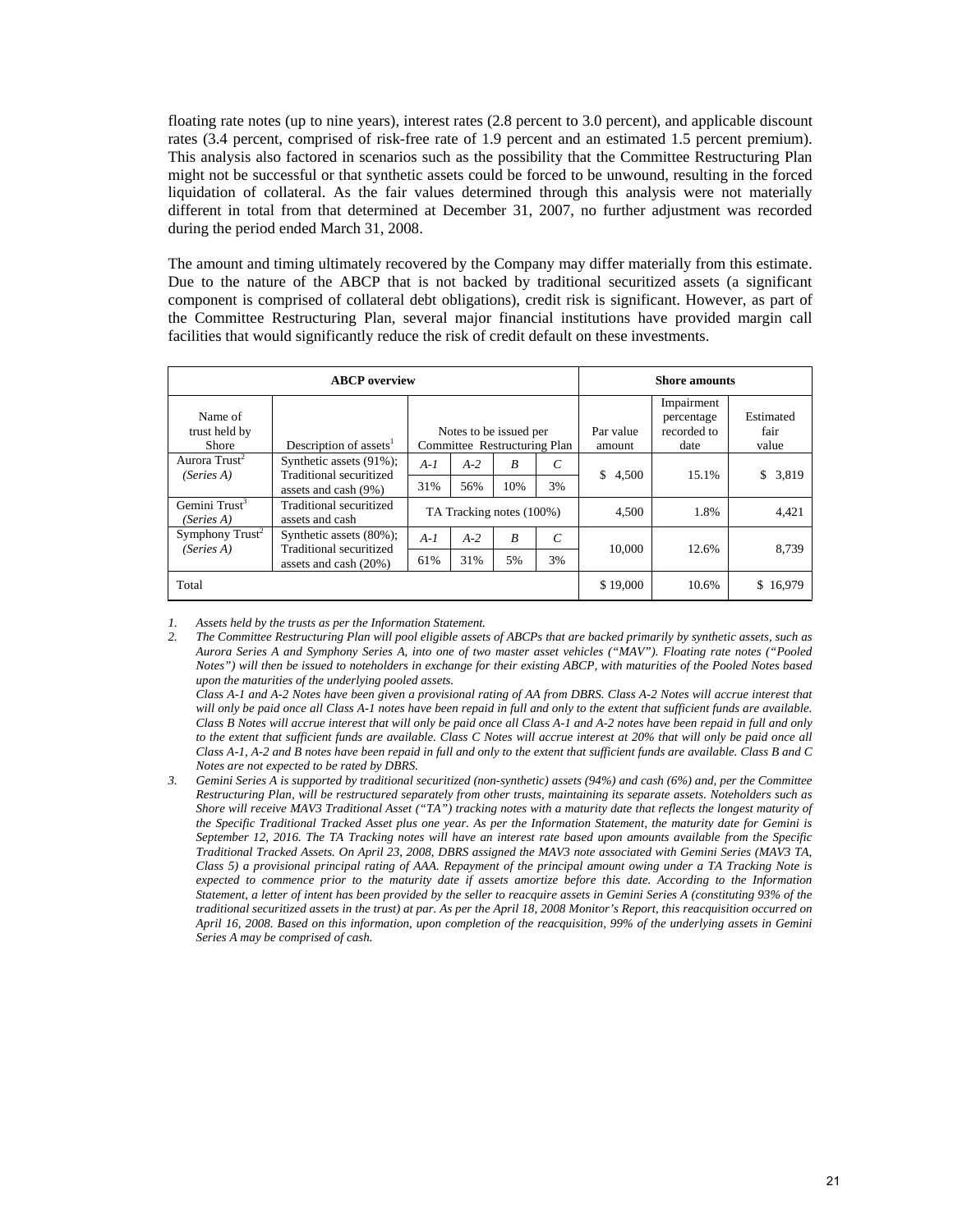#### **5. Mineral properties**

Mineral properties for the three-month period ended March 31, 2008 are made up of the following:

|                             |                      | Fort à la | Other      |           |
|-----------------------------|----------------------|-----------|------------|-----------|
|                             |                      | Corne     | Diamond    |           |
|                             | <b>Star Property</b> | Property  | Properties | Total     |
| Balance – December 31, 2007 | \$162,270            | \$550,359 | \$10,469   | \$723,098 |
| Expenditures during 2008    |                      |           |            |           |
| Acquisition and staking     |                      | -         |            |           |
| Asset retirement obligation |                      | 64        |            | 64        |
| Exploration                 | 2.567                | 8.873     | 233        | 11,673    |
| Exploration cash calls      |                      | -         | 2,100      | 2,100     |
| Balance – March 31, 2008    | \$164,839            | \$559,296 | \$12,802   | \$736,937 |

#### **6. Investment in Wescan Goldfields Inc.**

The Company accounts for its 18.2% investment in Wescan Goldfields Inc. ("Wescan") on an equity basis. Wescan is publicly traded on the TSX Venture exchange.

At March 31, 2008, Shore and its wholly owned subsidiaries held 11,474,086 (2007 – 11,474,086) shares of Wescan. The fair value of the Company's equity interest in Wescan at March 31, 2008 is \$1.9 million (2007 – \$5.0 million).

#### **7. Share capital**

#### Authorized

The authorized share capital of the Company consists of unlimited common shares.

Issued and outstanding

|                                            | <b>Common Shares</b> | Amount    |
|--------------------------------------------|----------------------|-----------|
| Balance – December 31, 2007                | 182,684              | \$768,252 |
| Future income taxes on flow-through        |                      |           |
| expenditures renounced to shareholders (a) | -                    | (8,100)   |
| Balance – March 31, 2008                   | 182.684              | 760.152   |

#### a) Flow-through shares

During 2007, the Company issued, through a private placement, 4,762,000 flow-through shares for gross proceeds of \$30.0 million. In January 2008, the Company renounced \$30.0 million of tax deductions associated with qualified expenditures required to be incurred by the end of 2008. The Company recorded a future income tax liability of \$8.1 million, with a corresponding reduction in share capital.

#### b) Share option plan

The Company has established a share option plan whereby options may be granted to directors, officers, employees and service providers to purchase common shares of the Company. The plan is a fixed maximum plan such that the aggregate number of shares reserved for issuance under this plan, and any other security based compensation arrangement of the Corporation, shall not, at the time of the stock option grant, exceed 15,768,360 shares. Options granted have an exercise price of not less than the closing price quoted on the Toronto Stock Exchange for the common shares of Shore on the trading day prior to the date on which the option is granted. Certain options vest immediately while others vest six to twelve months after grant date and have expiration dates of 5 years from the date of the grant of the options.

The fair value of stock options issued in the three-month period ended March 31, 2008 was estimated using the Black-Scholes option-pricing model with the following assumptions: 5 year weighted average expected option life, no expected forfeiture rate, dividend yield of 0.0%, a volatility factor of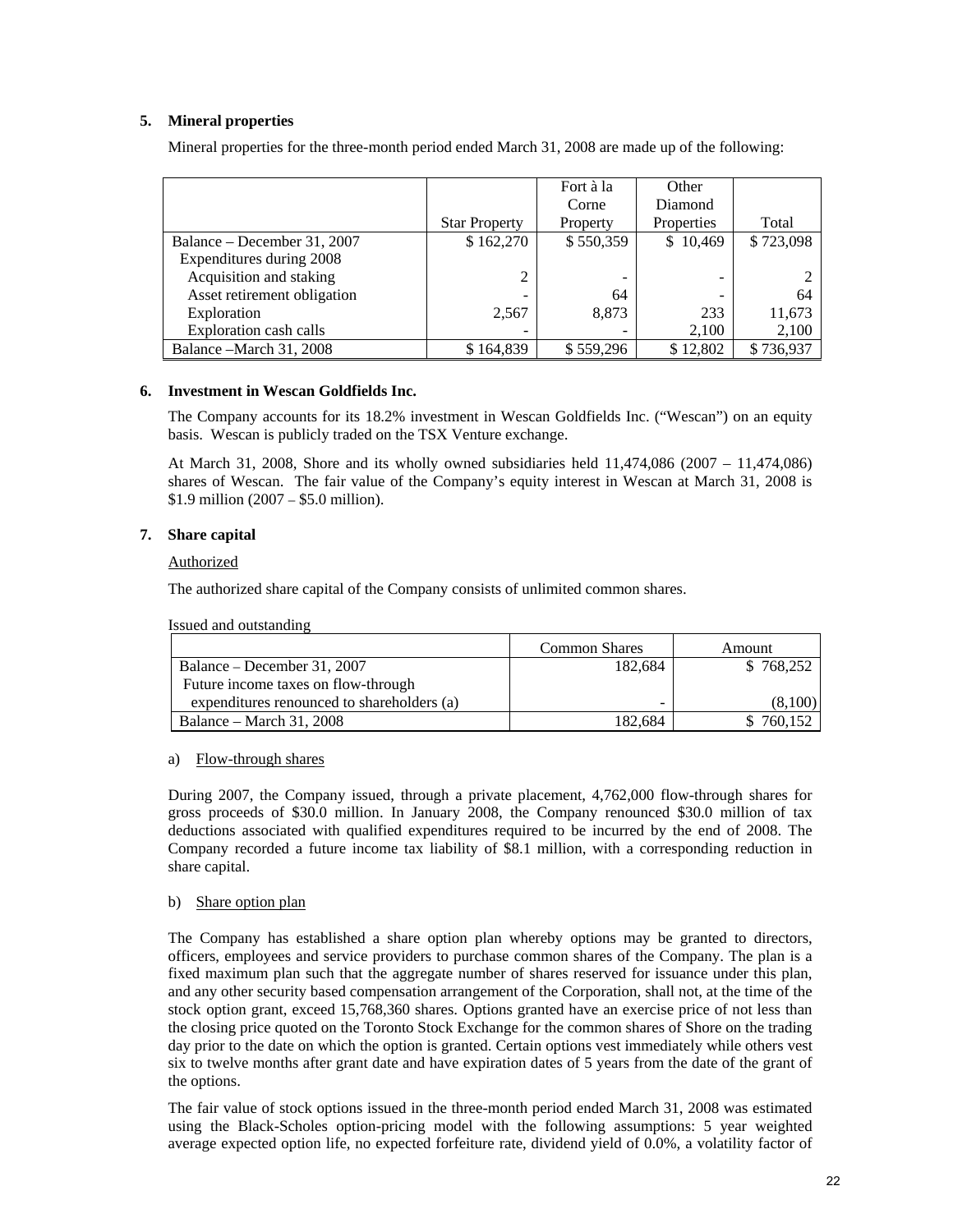64.9% (2007 – 56.7% to 56.9%) and a risk free rate of 3.34% (2007 – 3.94% to 4.02%). During the quarter ended March 31, 2008, the Company granted  $900,000$  ( $2007 - 1,670,000$ ) options to directors, officers, employees and service providers at an average strike price of \$3.52 (2007 – \$6.21). The fair value in respect of stock options granted for the quarter ended March 31, 2008 was \$1.8 million (2007 – \$5.5 million). The amount that vested from this issue and previous issues during the quarter was \$2.4 million (2007 – \$4.9 million). Of this amount \$0.5 million (2007 – \$0.7 million) was capitalized as an addition to mineral properties and \$1.9 million (2007 – \$4.2 million) was expensed. The fair value of stock-based compensation related to options that will vest over the next 12 months is \$0.9 million.

For options outstanding at March 31, 2008, weighted average exercise prices are as follows:

|                             | Options | Average Price |
|-----------------------------|---------|---------------|
| Balance – December 31, 2007 | 7,303   | \$4.71        |
| Granted                     | 900     | 3.52          |
| Exercised                   |         |               |
| Expired                     |         |               |
| Balance – March 31, 2008    | 8.181   | \$4.58        |

The options expire between the dates of May 2008 to January 2013.

#### c) Contributed surplus

The fair value of stock options has been valued using the Black-Scholes option-pricing model. The fair value of these securities is added to contributed surplus over the vesting period of the securities. Upon exercise, the corresponding amount of contributed surplus related to the security is removed from contributed surplus and added to share capital. A summary of the contributed surplus activity is as follows:

| Balance – December 31, 2007                | \$22,596 |
|--------------------------------------------|----------|
| Fair value of options vested               | 2.397    |
| Less: amounts related to options exercised |          |
| Balance – March 31, 2008                   | \$24.993 |

#### **8. Related party transactions**

During the three-month period ended March 31, 2008, management and consulting fees of \$0.3 million (2007 – \$0.3 million) were paid to directors, officers and companies controlled by common directors. Of these fees, \$44 thousand (2007 – \$39 thousand) were capitalized as additions to mineral properties; \$161 thousand (2007 – \$114 thousand) were included in administration expense and \$112 thousand (2007 – \$131 thousand) were included in consulting and professional fees expense. The fair value of stock-based compensation related to directors and officers of the Company for the three-month period ended March 31, 2008 was \$1.8 million (2007 – \$4.4 million).

During the three-month period ended March 31, 2008, the Company charged \$18 thousand (2007 – \$112 thousand) to Wescan Goldfields Inc. for administration services and rental of equipment. Accounts receivable includes \$3 (2007 – \$29 thousand) due from Wescan Goldfields Inc.

The above transactions were in the normal course of operations and are measured at an amount agreed to by the related parties. The fair value of stock-based compensation was determined using the Black-Scholes model.

## **9. Comparative figures**

Certain prior years' balances have been reclassified to conform to the current financial statement presentation.